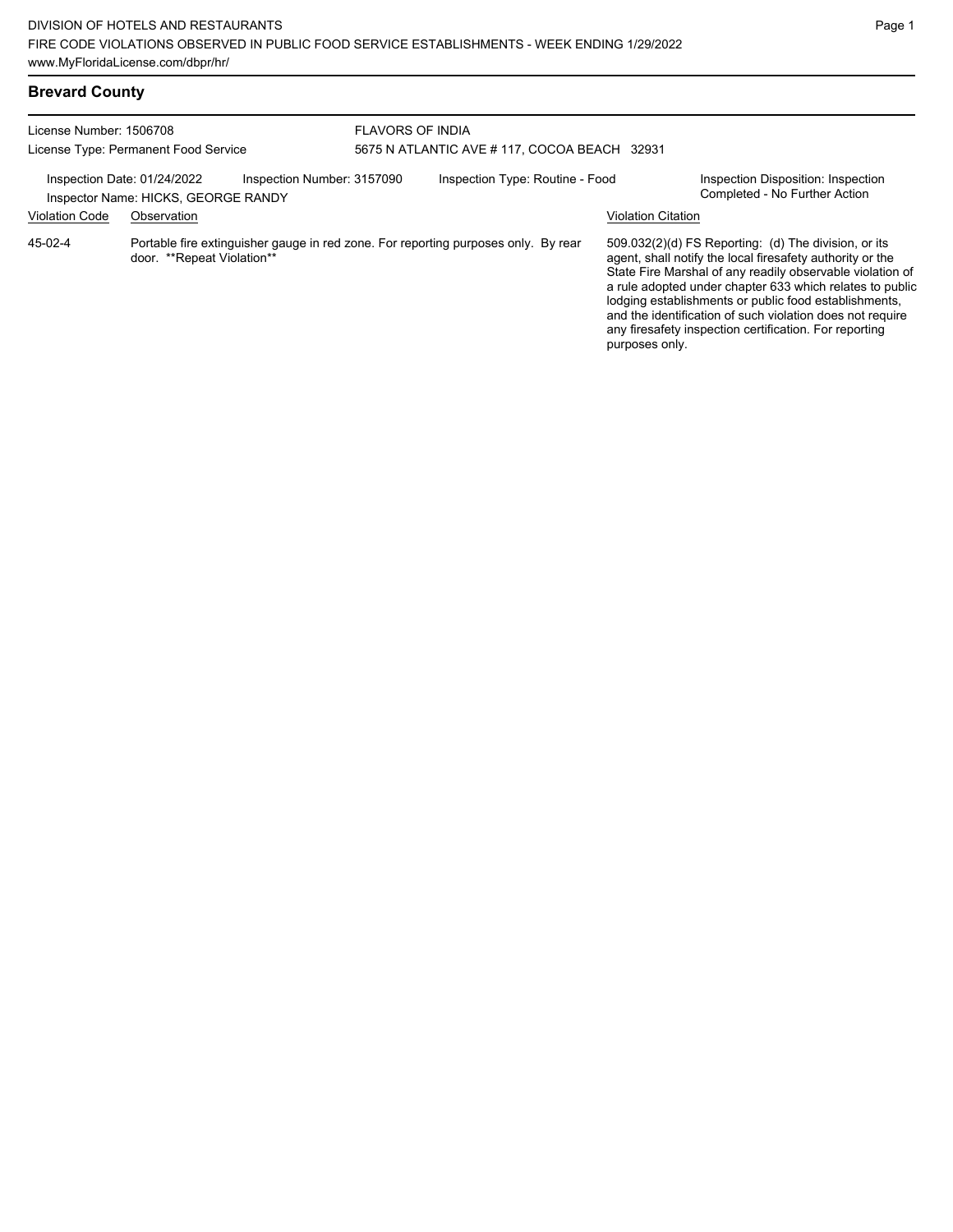### **Broward County** License Number: 1625282 License Type: Permanent Food Service HOLI VEGAN KITCHEN 701 N FEDERAL HWY SUITE 103, HALLANDALE BEACH 33009 Inspection Date: 01/25/2022 Inspection Number: 3148334 Inspection Type: Routine - Food Inspection Disposition: Inspection Completed - No Further Action Inspector Name: GANPAT, INDAR Violation Code Observation Violation Citation Use of cooking equipment producing vapors/smoke with no hood suppression system installed. Notified Fire AHJ. For reporting purposes only. Operator cooking scrambled tofu on electric counter top burner. No oil or grease used for cooking per chef. Reported to fire inspector Charles. 509.032(2)(d) FS Reporting: (d) The division, or its agent, shall notify the local firesafety authority or the State Fire Marshal of any readily observable violation of a rule adopted under chapter 633 which relates to public lodging establishments or public food establishments, and the identification of such violation does not require any firesafety inspection certification. For reporting purposes only. 45-04-4 License Number: 1617448 License Type: Permanent Food Service LA PARALLA DE PANCHO 628 S SR 7, MARGATE 33068 Inspection Date: 01/24/2022 Inspection Number: 3139702 Inspection Type: Routine - Food Inspection Disposition: Inspection Inspector Name: ROGERS, VERNEL **Inspector Name: ROGERS, VERNEL** Violation Code Observation **Violation Citation** Violation Citation Citation Marked exit/path to marked exit blocked. For reporting purposes only. Main kitchen rear exit door- observed exit door being blocked by stove. 509.032(2)(d) FS Reporting: (d) The division, or its agent, shall notify the local firesafety authority or the State Fire Marshal of any readily observable violation of a rule adopted under chapter 633 which relates to public lodging establishments or public food establishments, and the identification of such violation does not require any firesafety inspection certification. For reporting purposes only. 46-01-4 License Number: 1621172 License Type: Permanent Food Service **WINGSTOP** 4570 LYONS RD STE 104, COCONUT CREEK 33073 Inspection Date: 01/24/2022 Inspection Number: 3157933 Inspection Type: Routine - Food Inspection Disposition: Inspection Inspector Name: GRAY, ANTHONY Violation Code Observation Violation Citation Marked exit/path to marked exit blocked. For reporting purposes only. -Observed exit door block with garbage containers. 509.032(2)(d) FS Reporting: (d) The division, or its agent, shall notify the local firesafety authority or the State Fire Marshal of any readily observable violation of a rule adopted under chapter 633 which relates to public lodging establishments or public food establishments, 46-01-4

and the identification of such violation does not require any firesafety inspection certification. For reporting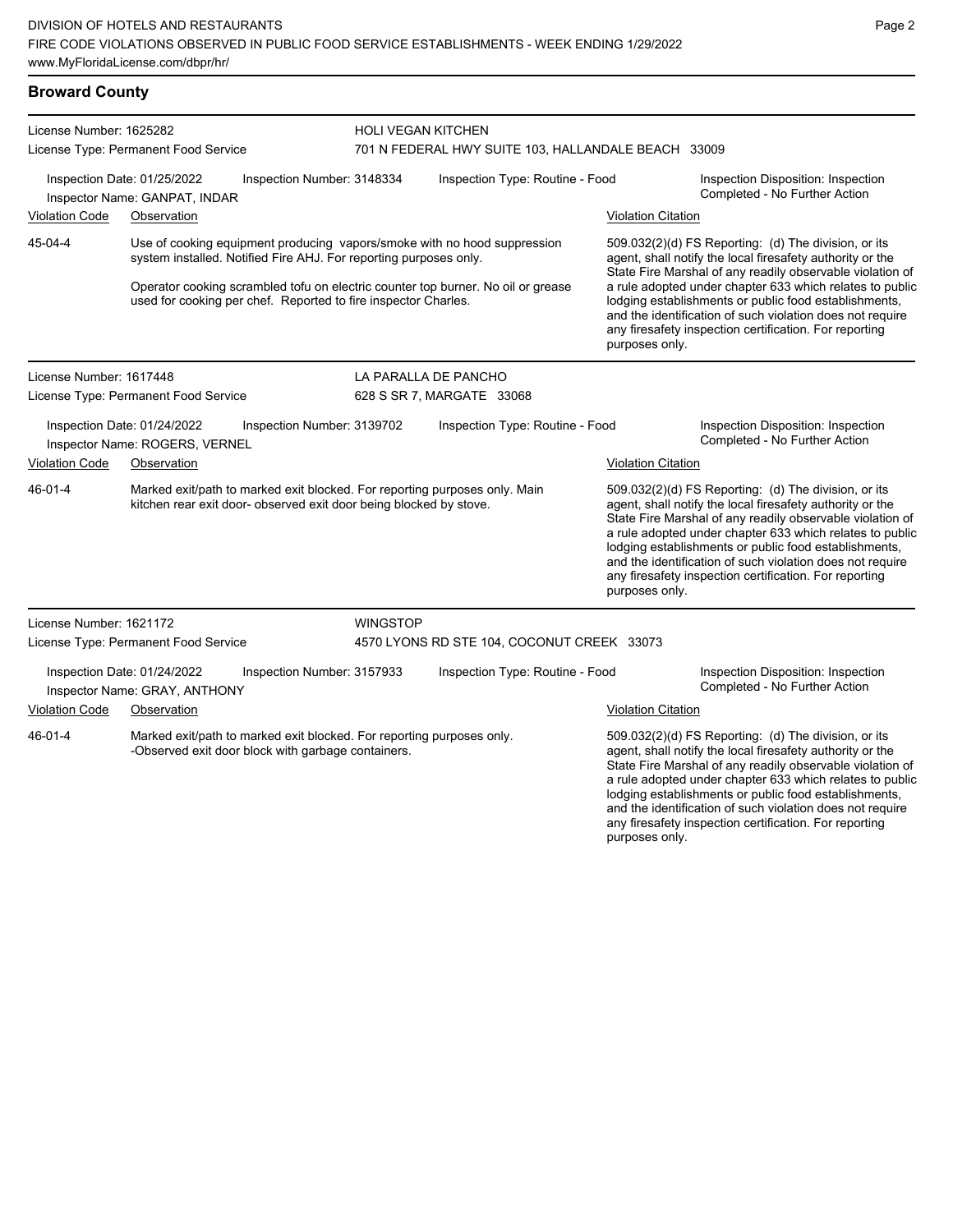## **Broward County**

| License Number: 1613419<br>License Type: Permanent Food Service |                                                              |                                                                                                                                                                                                             |                        | <b>VUE KITCHEN</b><br>2670 E SUNRISE BLVD, FORT LAUDERDALE 33304                                                                                                                                                                                             |                           |                                                                                                                                                                                                                                                                                                                                                                                                                                                                                                          |  |  |
|-----------------------------------------------------------------|--------------------------------------------------------------|-------------------------------------------------------------------------------------------------------------------------------------------------------------------------------------------------------------|------------------------|--------------------------------------------------------------------------------------------------------------------------------------------------------------------------------------------------------------------------------------------------------------|---------------------------|----------------------------------------------------------------------------------------------------------------------------------------------------------------------------------------------------------------------------------------------------------------------------------------------------------------------------------------------------------------------------------------------------------------------------------------------------------------------------------------------------------|--|--|
|                                                                 | Inspection Date: 01/24/2022<br>Inspector Name: BRANN, JUSTIN | Inspection Number: 3162311                                                                                                                                                                                  |                        | Inspection Type: Routine - Food                                                                                                                                                                                                                              |                           | Inspection Disposition: Warning<br>Issued                                                                                                                                                                                                                                                                                                                                                                                                                                                                |  |  |
| <b>Violation Code</b>                                           | Observation                                                  |                                                                                                                                                                                                             |                        |                                                                                                                                                                                                                                                              | <b>Violation Citation</b> |                                                                                                                                                                                                                                                                                                                                                                                                                                                                                                          |  |  |
| 48-01-5                                                         | For reporting purposes only.                                 | 093563 exp 2-21-2021; 099900 exp 2-21-2021 ** Repeat Violation**                                                                                                                                            |                        | No current insurance inspector boiler report or boiler certificate available for boiler.                                                                                                                                                                     |                           | 61C-1.004(10) FAC Reporting: (10) Heating and<br>ventilation - The heating and ventilation system shall be<br>kept in good repair or be installed to maintain a<br>minimum of 68 degrees Fahrenheit throughout the<br>building. The insurance inspectors boiler report is<br>required annually for power boilers and high<br>pressure/high temperature boilers and biannually for low<br>pressure steam or vapor heating boilers and shall be<br>posted in the boiler room. For reporting purposes only. |  |  |
| 48-01-5                                                         | Extended**                                                   | certificate available for boiler. For reporting purposes only.<br>093563 exp 2-21-2021; 099900 exp 2-21-2021 ** Repeat Violation**<br>boiler certificate available for boiler. For reporting purposes only. |                        | - From initial inspection : No current insurance inspector boiler report or boiler<br>- From<br>follow-up inspection 2022-01-25: No current insurance inspector boiler report or<br>093563 exp 2-21-2021; 099900 exp 2-21-2021 ** Repeat Violation** ** Time |                           | 61C-1.004(10) FAC Reporting: (10) Heating and<br>ventilation - The heating and ventilation system shall be<br>kept in good repair or be installed to maintain a<br>minimum of 68 degrees Fahrenheit throughout the<br>building. The insurance inspectors boiler report is<br>required annually for power boilers and high<br>pressure/high temperature boilers and biannually for low<br>pressure steam or vapor heating boilers and shall be<br>posted in the boiler room. For reporting purposes only. |  |  |
| License Number: 1621071                                         |                                                              |                                                                                                                                                                                                             | <b>BANQUET KITCHEN</b> |                                                                                                                                                                                                                                                              |                           |                                                                                                                                                                                                                                                                                                                                                                                                                                                                                                          |  |  |
|                                                                 | License Type: Permanent Food Service                         |                                                                                                                                                                                                             |                        | 2670 E SUNRISE BLVD, FORT LAUDERDALE 33304                                                                                                                                                                                                                   |                           |                                                                                                                                                                                                                                                                                                                                                                                                                                                                                                          |  |  |
|                                                                 | Inspection Date: 01/24/2022<br>Inspector Name: BRANN, JUSTIN | Inspection Number: 3162442                                                                                                                                                                                  |                        | Inspection Type: Routine - Food                                                                                                                                                                                                                              |                           | Inspection Disposition: Inspection<br>Completed - No Further Action                                                                                                                                                                                                                                                                                                                                                                                                                                      |  |  |
| <b>Violation Code</b>                                           | Observation                                                  |                                                                                                                                                                                                             |                        |                                                                                                                                                                                                                                                              | <b>Violation Citation</b> |                                                                                                                                                                                                                                                                                                                                                                                                                                                                                                          |  |  |
| 48-01-5                                                         |                                                              | No current insurance inspector boiler report or boiler certificate available for boiler.<br>For reporting purposes only.<br>093563 exp 2-21-2021; 099900 exp 2-21-2021 ** Repeat Violation**                |                        |                                                                                                                                                                                                                                                              |                           | 61C-1.004(10) FAC Reporting: (10) Heating and<br>ventilation - The heating and ventilation system shall be<br>kept in good repair or be installed to maintain a<br>minimum of 68 degrees Fahrenheit throughout the                                                                                                                                                                                                                                                                                       |  |  |

building. The insurance inspectors boiler report is required annually for power boilers and high

pressure/high temperature boilers and biannually for low pressure steam or vapor heating boilers and shall be posted in the boiler room. For reporting purposes only.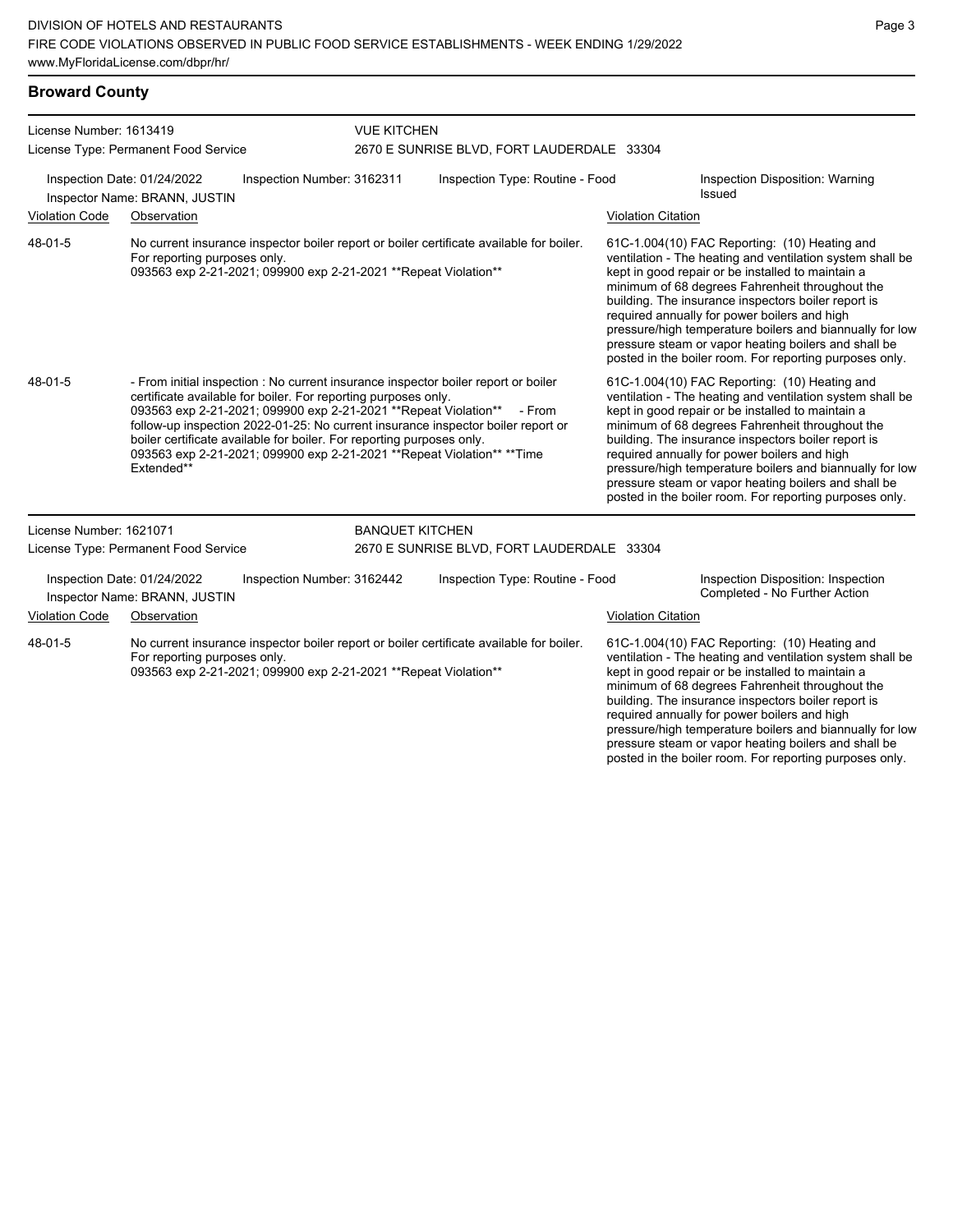## **Dade County**

| License Number: 2336318 |                                                                                                                                                                        |                | <b>WORLD FAMOUS</b>                           |                                                                                                                                                                                                                                                                                                                                                                                                                                              |  |  |  |
|-------------------------|------------------------------------------------------------------------------------------------------------------------------------------------------------------------|----------------|-----------------------------------------------|----------------------------------------------------------------------------------------------------------------------------------------------------------------------------------------------------------------------------------------------------------------------------------------------------------------------------------------------------------------------------------------------------------------------------------------------|--|--|--|
|                         | License Type: Permanent Food Service                                                                                                                                   |                | 19401 NW 27 AVE UNIT 701, MIAMI GARDENS 33056 |                                                                                                                                                                                                                                                                                                                                                                                                                                              |  |  |  |
|                         | Inspection Date: 01/27/2022<br>Inspection Number: 3156664<br>Inspector Name: STUBBS, CHRISTINE                                                                         |                | Inspection Type: Routine - Food               | Inspection Disposition: Warning<br><b>Issued</b>                                                                                                                                                                                                                                                                                                                                                                                             |  |  |  |
| <b>Violation Code</b>   | Observation                                                                                                                                                            |                |                                               | <b>Violation Citation</b>                                                                                                                                                                                                                                                                                                                                                                                                                    |  |  |  |
| 46-01-4                 | Marked exit/path to marked exit blocked. For reporting purposes only. Observed<br>garbage can blocking marked exit. Manager removed garbage. ** Corrected<br>On-Site** |                |                                               | 509.032(2)(d) FS Reporting: (d) The division, or its<br>agent, shall notify the local firesafety authority or the<br>State Fire Marshal of any readily observable violation of<br>a rule adopted under chapter 633 which relates to public<br>lodging establishments or public food establishments,<br>and the identification of such violation does not require<br>any firesafety inspection certification. For reporting<br>purposes only. |  |  |  |
| License Number: 2327943 |                                                                                                                                                                        |                | PASTA PREP COMMON AREA                        |                                                                                                                                                                                                                                                                                                                                                                                                                                              |  |  |  |
|                         | License Type: Permanent Food Service                                                                                                                                   |                | 1753 SW 3 AVE, MIAMI 33129                    |                                                                                                                                                                                                                                                                                                                                                                                                                                              |  |  |  |
|                         | Inspection Date: 01/26/2022<br>Inspection Number: 3164673<br>Inspector Name: GARCIA, B OSCAR                                                                           |                | Inspection Type: Routine - Food               | Inspection Disposition: Inspection<br>Completed - No Further Action                                                                                                                                                                                                                                                                                                                                                                          |  |  |  |
| <b>Violation Code</b>   | Observation                                                                                                                                                            |                |                                               | <b>Violation Citation</b>                                                                                                                                                                                                                                                                                                                                                                                                                    |  |  |  |
| 48-04-4                 | Propane tank (larger than 2.7 lb. water capacity/1 lb. gas capacity) located inside<br>of the building. For reporting purposes only.                                   |                |                                               | 509.032(2)(d) FS Reporting: (d) The division, or its<br>agent, shall notify the local firesafety authority or the<br>State Fire Marshal of any readily observable violation of<br>a rule adopted under chapter 633 which relates to public<br>lodging establishments or public food establishments,<br>and the identification of such violation does not require<br>any firesafety inspection certification. For reporting<br>purposes only. |  |  |  |
| License Number: 2333486 |                                                                                                                                                                        |                | LA GUADALUPANA ICE CREAM INC                  |                                                                                                                                                                                                                                                                                                                                                                                                                                              |  |  |  |
|                         | License Type: Permanent Food Service                                                                                                                                   |                | 1058 SW 1 ST, MIAMI 33130                     |                                                                                                                                                                                                                                                                                                                                                                                                                                              |  |  |  |
|                         | Inspection Date: 01/26/2022<br>Inspection Number: 3165255<br>Inspector Name: GARCIA, B OSCAR                                                                           |                | Inspection Type: Routine - Food               | Inspection Disposition: Inspection<br>Completed - No Further Action                                                                                                                                                                                                                                                                                                                                                                          |  |  |  |
| <b>Violation Code</b>   | Observation                                                                                                                                                            |                |                                               | <b>Violation Citation</b>                                                                                                                                                                                                                                                                                                                                                                                                                    |  |  |  |
| 45-04-4                 | Use of cooking equipment producing grease laden vapors/smoke with no hood<br>suppression system installed. Notified Fire AHJ. For reporting purposes only.             |                |                                               | 509.032(2)(d) FS Reporting: (d) The division, or its<br>agent, shall notify the local firesafety authority or the<br>State Fire Marshal of any readily observable violation of<br>a rule adopted under chapter 633 which relates to public<br>lodging establishments or public food establishments,<br>and the identification of such violation does not require<br>any firesafety inspection certification. For reporting<br>purposes only. |  |  |  |
| License Number: 2334796 | License Type: Permanent Food Service                                                                                                                                   | PUROAST COFFEE | 632 S MIAMI AVE, MIAMI 33130                  |                                                                                                                                                                                                                                                                                                                                                                                                                                              |  |  |  |
|                         | Inspection Date: 01/28/2022<br>Inspection Number: 3156872<br>Inspector Name: GARCIA, B OSCAR                                                                           |                | Inspection Type: Routine - Food               | Inspection Disposition: Inspection<br>Completed - No Further Action                                                                                                                                                                                                                                                                                                                                                                          |  |  |  |
| <b>Violation Code</b>   | Observation                                                                                                                                                            |                |                                               | <b>Violation Citation</b>                                                                                                                                                                                                                                                                                                                                                                                                                    |  |  |  |
| 45-04-4                 | Use of cooking equipment producing grease laden vapors/smoke with no hood<br>suppression system installed. Notified Fire AHJ. For reporting purposes only.             |                |                                               | 509.032(2)(d) FS Reporting: (d) The division, or its<br>agent, shall notify the local firesafety authority or the<br>State Fire Marshal of any readily observable violation of<br>a rule adopted under chapter 633 which relates to public<br>lodging establishments or public food establishments,<br>and the identification of such violation does not require<br>any firesafety inspection certification. For reporting<br>purposes only. |  |  |  |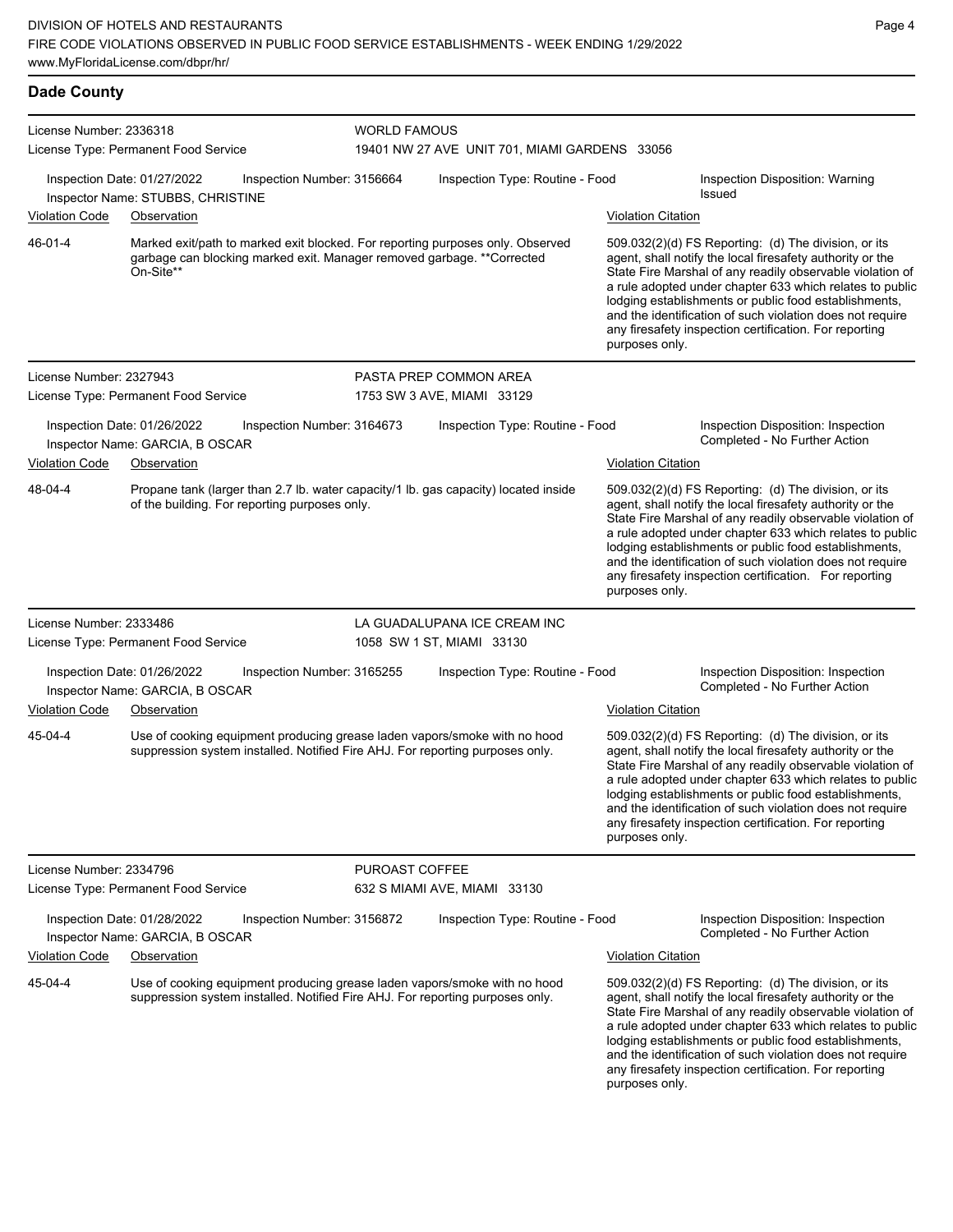## **Dade County**

#### License Number: 2336808 License Type: Permanent Food Service HOTEL INDIGO MIAMI BRICKELL/ ATWELL SUITES MIAMI BRICKELL 145 SW 11 STREET, MIAMI 33130 Inspection Date: 01/25/2022 Inspection Number: 3156149 Inspection Type: Routine - Food Inspection Disposition: Call Back - Complied Inspector Name: CABANAS, NATALIE Violation Code Observation Violation Citation - From initial inspection : No current insurance inspector boiler report or boiler certificate available for boiler. For reporting purposes only. At the time of the inspection observed two boilers with 700,000 btu. No boiler certificate provided establishment is still in process to get boilers certified. - From follow-up inspection 2022-01-25: No current insurance inspector boiler report or boiler certificate available for boiler. For reporting purposes only. At the time of the inspection observed two boilers with 700,000 btu. No boiler certificate provided establishment is still in process to get boilers certified. \*\*Time Extended\*\* 61C-1.004(10) FAC Reporting: (10) Heating and ventilation - The heating and ventilation system shall be kept in good repair or be installed to maintain a minimum of 68 degrees Fahrenheit throughout the building. The insurance inspectors boiler report is required annually for power boilers and high pressure/high temperature boilers and biannually for low pressure steam or vapor heating boilers and shall be posted in the boiler room. For reporting purposes only. 48-01-5 No current insurance inspector boiler report or boiler certificate available for boiler. For reporting purposes only. At the time of the inspection observed two boilers with 700,000 btu. No boiler certificate provided establishment is still in process to get boilers certified. 61C-1.004(10) FAC Reporting: (10) Heating and ventilation - The heating and ventilation system shall be kept in good repair or be installed to maintain a minimum of 68 degrees Fahrenheit throughout the building. The insurance inspectors boiler report is required annually for power boilers and high pressure/high temperature boilers and biannually for low pressure steam or vapor heating boilers and shall be posted in the boiler room. For reporting purposes only. 48-01-5 License Number: 2336996 License Type: Permanent Food Service CARROT EXPRESS 1111 BRICKELL AVE UNIT 155, MIAMI 33131 Inspection Date: 01/25/2022 Inspection Number: 3157676 Inspection Type: Routine - Food Inspection Disposition: Inspection Inspector Name: HENLEY, LATONYA Violation Code Observation Violation Citation Portable fire extinguisher missing from its designated location. For reporting purposes only. Observed in the back prep area, fire extinguisher missing behind small reach in cooler. 509.032(2)(d) FS Reporting: (d) The division, or its agent, shall notify the local firesafety authority or the State Fire Marshal of any readily observable violation of a rule adopted under chapter 633 which relates to public lodging establishments or public food establishments, and the identification of such violation does not require any firesafety inspection certification. For reporting purposes only. 45-05-4 License Number: 2332777 License Type: Permanent Food Service CATCH GRILL AND BAR 1633 N BAYSHORE DR, MIAMI 33132 Inspection Date: 01/26/2022 Inspection Number: 3149115 Inspection Type: Routine - Food Inspection Disposition: Inspection Inspector Name: CUDEMOS, VIRNA **Inspector Name: CUDEMOS, VIRNA** Violation Code Observation Violation Citation No current insurance inspector boiler report or boiler certificate available for boiler. For reporting purposes only. 61C-1.004(10) FAC Reporting: (10) Heating and ventilation - The heating and ventilation system shall be kept in good repair or be installed to maintain a minimum of 68 degrees Fahrenheit throughout the building. The insurance inspectors boiler report is required annually for power boilers and high pressure/high temperature boilers and biannually for low pressure steam or vapor heating boilers and shall be 48-01-5

posted in the boiler room. For reporting purposes only.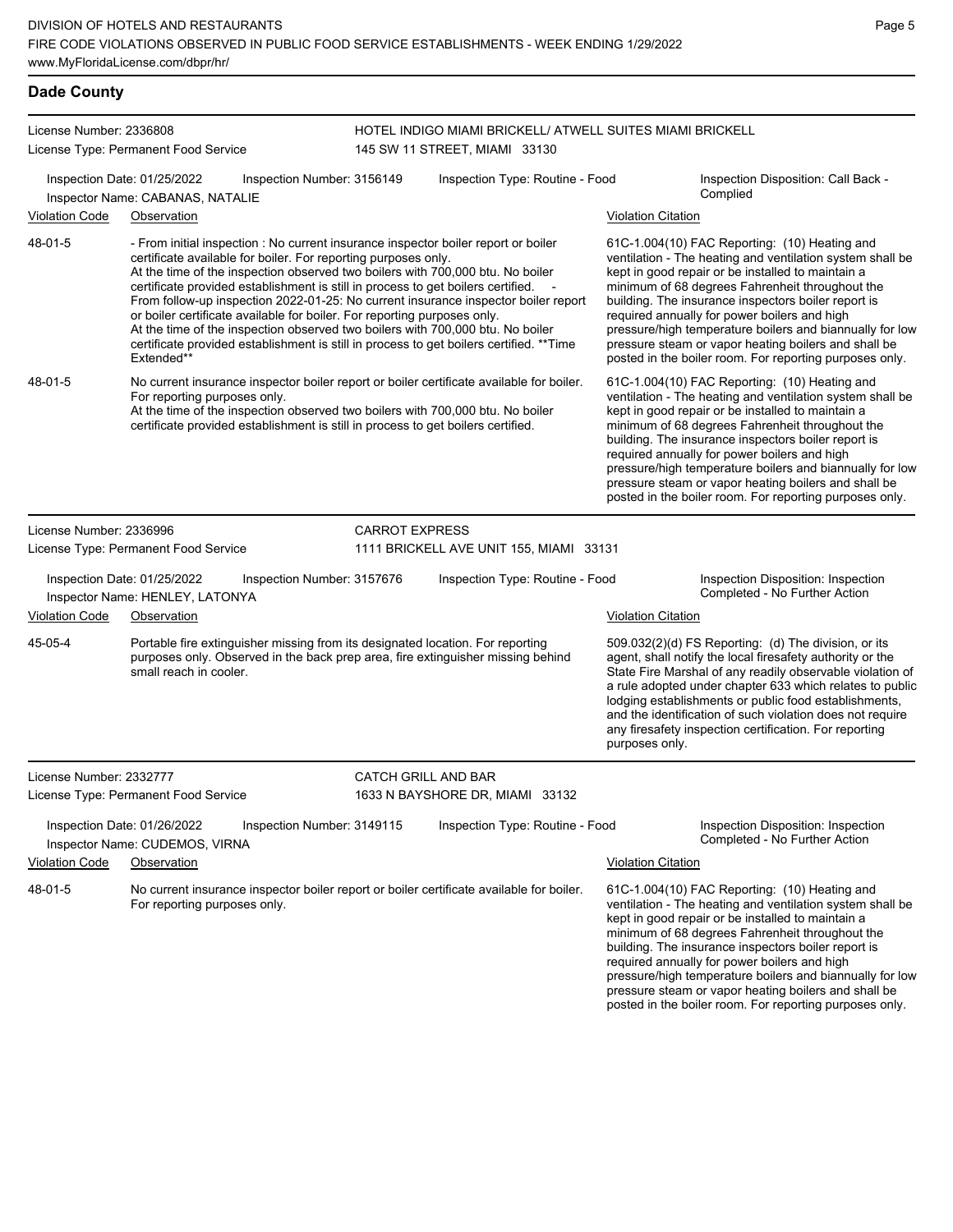| License Number: 2330553<br>License Type: Permanent Food Service |                                                                | <b>PARADISE CAFE</b>                          | 4333 COLLINS AVE, MIAMI BEACH 33140 |                                                                                                                                                                               |                           |                                                                                                                                                                                                                                                                                                                                                                                                                                                                                                            |
|-----------------------------------------------------------------|----------------------------------------------------------------|-----------------------------------------------|-------------------------------------|-------------------------------------------------------------------------------------------------------------------------------------------------------------------------------|---------------------------|------------------------------------------------------------------------------------------------------------------------------------------------------------------------------------------------------------------------------------------------------------------------------------------------------------------------------------------------------------------------------------------------------------------------------------------------------------------------------------------------------------|
|                                                                 | Inspection Date: 01/26/2022<br>Inspector Name: UNZAGA, MILADYS | Inspection Number: 3170896                    |                                     | Inspection Type: Routine - Food                                                                                                                                               |                           | Inspection Disposition: Inspection<br>Completed - No Further Action                                                                                                                                                                                                                                                                                                                                                                                                                                        |
| <b>Violation Code</b>                                           | Observation                                                    |                                               |                                     |                                                                                                                                                                               | <b>Violation Citation</b> |                                                                                                                                                                                                                                                                                                                                                                                                                                                                                                            |
| 48-01-5                                                         |                                                                |                                               |                                     | No current insurance inspector boiler report or boiler certificate available for boiler.<br>For reporting purposes only. Observed 1 missing certificate for boiler 130111.    |                           | 61C-1.004(10) FAC Reporting: (10) Heating and<br>ventilation - The heating and ventilation system shall be<br>kept in good repair or be installed to maintain a<br>minimum of 68 degrees Fahrenheit throughout the<br>building. The insurance inspectors boiler report is<br>required annually for power boilers and high<br>pressure/high temperature boilers and biannually for low<br>pressure steam or vapor heating boilers and shall be<br>posted in the boiler room. For reporting purposes only.   |
| 48-02-5                                                         | only.                                                          |                                               |                                     | Insurance inspector boiler report not posted in boiler room. For reporting purposes                                                                                           |                           | 61C-1.004(10) FAC Reporting: (10) Heating and<br>ventilation - The heating and ventilation system shall be<br>kept in good repair or be installed to maintain a<br>minimum of 68 degrees Fahrenheit throughout the<br>building. The insurance inspector boiler report is<br>required annually for power boilers and high pressure or<br>high temperature boilers and biannually for low pressure<br>steam or vapor heating boilers and shall be posted in<br>the boiler room. For reporting purposes only. |
| License Number: 2333138                                         |                                                                |                                               |                                     | HOLIDAY INN HOTEL 4TH FLOOR                                                                                                                                                   |                           |                                                                                                                                                                                                                                                                                                                                                                                                                                                                                                            |
|                                                                 | License Type: Permanent Food Service                           |                                               |                                     | 4333 COLLINS AVE, MIAMI BEACH 33140                                                                                                                                           |                           |                                                                                                                                                                                                                                                                                                                                                                                                                                                                                                            |
|                                                                 | Inspection Date: 01/26/2022<br>Inspector Name: UNZAGA, MILADYS | Inspection Number: 3165501                    |                                     | Inspection Type: Routine - Food                                                                                                                                               |                           | Inspection Disposition: Inspection<br>Completed - No Further Action                                                                                                                                                                                                                                                                                                                                                                                                                                        |
| <b>Violation Code</b>                                           | Observation                                                    |                                               |                                     |                                                                                                                                                                               | <b>Violation Citation</b> |                                                                                                                                                                                                                                                                                                                                                                                                                                                                                                            |
| 48-01-5                                                         |                                                                |                                               |                                     | No current insurance inspector boiler report or boiler certificate available for boiler.<br>For reporting purposes only. Observed missing certificate for one of the boilers. |                           | 61C-1.004(10) FAC Reporting: (10) Heating and<br>ventilation - The heating and ventilation system shall be<br>kept in good repair or be installed to maintain a<br>minimum of 68 degrees Fahrenheit throughout the<br>building. The insurance inspectors boiler report is<br>required annually for power boilers and high<br>pressure/high temperature boilers and biannually for low<br>pressure steam or vapor heating boilers and shall be<br>posted in the boiler room. For reporting purposes only.   |
| 48-02-5                                                         | only.                                                          |                                               |                                     | Insurance inspector boiler report not posted in boiler room. For reporting purposes                                                                                           |                           | 61C-1.004(10) FAC Reporting: (10) Heating and<br>ventilation - The heating and ventilation system shall be<br>kept in good repair or be installed to maintain a<br>minimum of 68 degrees Fahrenheit throughout the<br>building. The insurance inspector boiler report is<br>required annually for power boilers and high pressure or<br>high temperature boilers and biannually for low pressure<br>steam or vapor heating boilers and shall be posted in<br>the boiler room. For reporting purposes only. |
| License Number: 2334027                                         |                                                                |                                               | <b>PLATE</b>                        |                                                                                                                                                                               |                           |                                                                                                                                                                                                                                                                                                                                                                                                                                                                                                            |
|                                                                 | License Type: Permanent Food Service                           |                                               |                                     | 2105 CORAL WAY, MIAMI 33145                                                                                                                                                   |                           |                                                                                                                                                                                                                                                                                                                                                                                                                                                                                                            |
|                                                                 | Inspection Date: 01/25/2022<br>Inspector Name: GARCIA, B OSCAR | Inspection Number: 3157258                    |                                     | Inspection Type: Routine - Food                                                                                                                                               |                           | Inspection Disposition: Inspection<br>Completed - No Further Action                                                                                                                                                                                                                                                                                                                                                                                                                                        |
| <b>Violation Code</b>                                           | Observation                                                    |                                               |                                     |                                                                                                                                                                               | <b>Violation Citation</b> |                                                                                                                                                                                                                                                                                                                                                                                                                                                                                                            |
| 45-04-4                                                         |                                                                | Observed cooking bacon. ** Repeat Violation** |                                     | Use of cooking equipment producing grease laden vapors/smoke with no hood<br>suppression system installed. Notified Fire AHJ. For reporting purposes only.                    | purposes only.            | 509.032(2)(d) FS Reporting: (d) The division, or its<br>agent, shall notify the local firesafety authority or the<br>State Fire Marshal of any readily observable violation of<br>a rule adopted under chapter 633 which relates to public<br>lodging establishments or public food establishments,<br>and the identification of such violation does not require<br>any firesafety inspection certification. For reporting                                                                                 |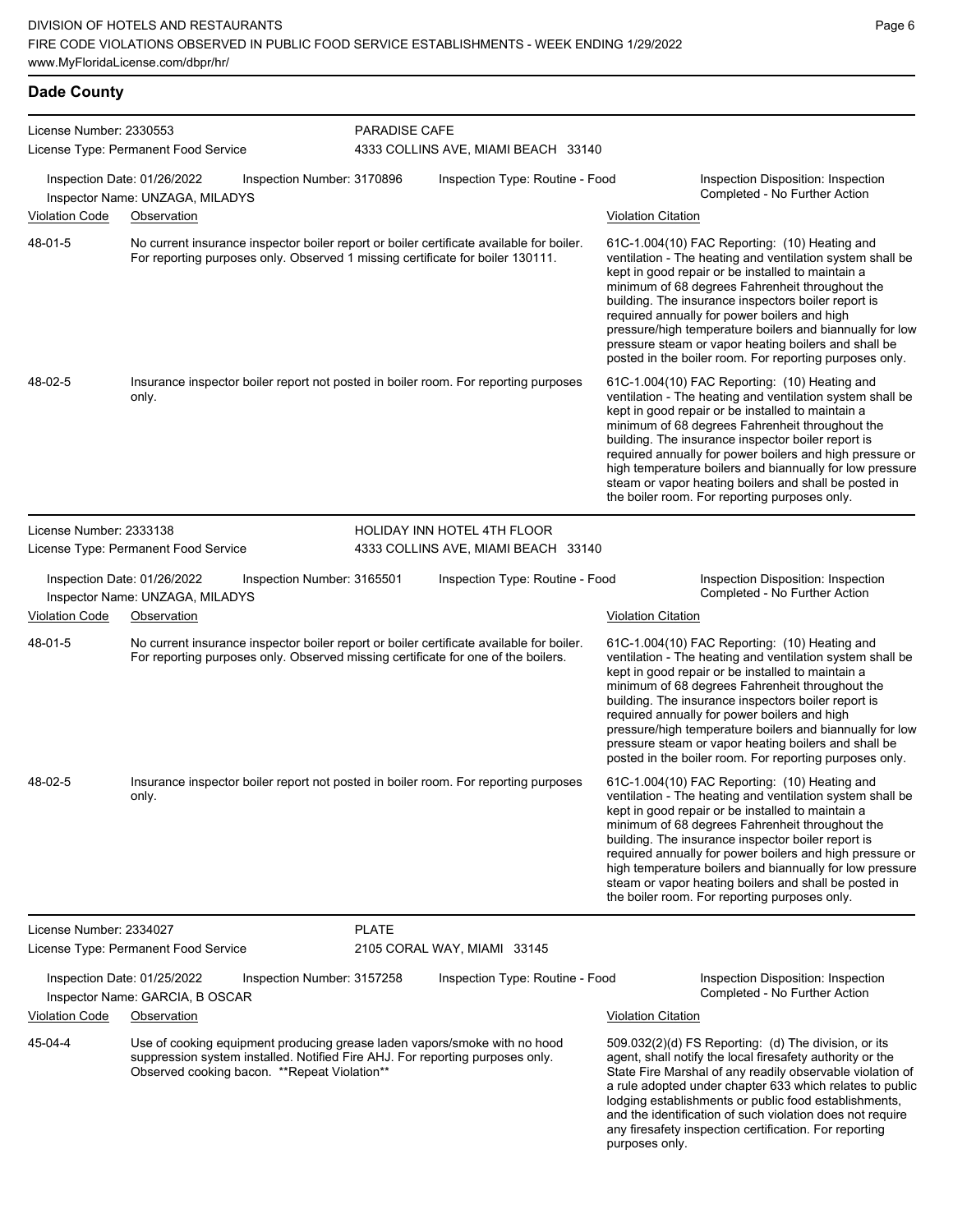| <b>Dade County</b>      |                                                                                                                                     |                            |                        |                                                                                                                                                                                                                                                                      |                                                                                                                                                                                                                                                                                                                                                                                                                                              |                                                                                                                                                                                                                                                                                                                                                                                                                                                                                                          |  |
|-------------------------|-------------------------------------------------------------------------------------------------------------------------------------|----------------------------|------------------------|----------------------------------------------------------------------------------------------------------------------------------------------------------------------------------------------------------------------------------------------------------------------|----------------------------------------------------------------------------------------------------------------------------------------------------------------------------------------------------------------------------------------------------------------------------------------------------------------------------------------------------------------------------------------------------------------------------------------------|----------------------------------------------------------------------------------------------------------------------------------------------------------------------------------------------------------------------------------------------------------------------------------------------------------------------------------------------------------------------------------------------------------------------------------------------------------------------------------------------------------|--|
| License Number: 2330369 | License Type: Permanent Food Service                                                                                                |                            |                        | MOJO DONUTS + FRIED CHICKEN<br>8870 SW 40 ST UNIT 13, MIAMI 33165                                                                                                                                                                                                    |                                                                                                                                                                                                                                                                                                                                                                                                                                              |                                                                                                                                                                                                                                                                                                                                                                                                                                                                                                          |  |
|                         | Inspection Date: 01/24/2022<br>Inspector Name: WILLIAMS, ALFREDA                                                                    | Inspection Number: 3165509 |                        | Inspection Type: Routine - Food                                                                                                                                                                                                                                      |                                                                                                                                                                                                                                                                                                                                                                                                                                              | <b>Inspection Disposition: Warning</b><br>Issued                                                                                                                                                                                                                                                                                                                                                                                                                                                         |  |
| <b>Violation Code</b>   | Observation                                                                                                                         |                            |                        |                                                                                                                                                                                                                                                                      | <b>Violation Citation</b>                                                                                                                                                                                                                                                                                                                                                                                                                    |                                                                                                                                                                                                                                                                                                                                                                                                                                                                                                          |  |
| 46-01-4                 | Marked exit/path to marked exit blocked. For reporting purposes only.<br>Observed exit door blocked, reach in cooler blocking door. |                            |                        |                                                                                                                                                                                                                                                                      | 509.032(2)(d) FS Reporting: (d) The division, or its<br>agent, shall notify the local firesafety authority or the<br>State Fire Marshal of any readily observable violation of<br>a rule adopted under chapter 633 which relates to public<br>lodging establishments or public food establishments,<br>and the identification of such violation does not require<br>any firesafety inspection certification. For reporting<br>purposes only. |                                                                                                                                                                                                                                                                                                                                                                                                                                                                                                          |  |
| License Number: 2337140 |                                                                                                                                     |                            | <b>SWEET MANIFESTO</b> |                                                                                                                                                                                                                                                                      |                                                                                                                                                                                                                                                                                                                                                                                                                                              |                                                                                                                                                                                                                                                                                                                                                                                                                                                                                                          |  |
|                         | License Type: Permanent Food Service                                                                                                |                            |                        | 9420 NW 41 ST STALL 7, DORAL 33178                                                                                                                                                                                                                                   |                                                                                                                                                                                                                                                                                                                                                                                                                                              |                                                                                                                                                                                                                                                                                                                                                                                                                                                                                                          |  |
|                         | Inspection Date: 01/28/2022<br>Inspector Name: SWIGERT, RICHARD                                                                     | Inspection Number: 3180141 |                        | Inspection Type: Food-Licensing Inspection                                                                                                                                                                                                                           |                                                                                                                                                                                                                                                                                                                                                                                                                                              | Inspection Disposition: Inspection<br>Completed - No Further Action                                                                                                                                                                                                                                                                                                                                                                                                                                      |  |
| <b>Violation Code</b>   | Observation                                                                                                                         |                            |                        |                                                                                                                                                                                                                                                                      | <b>Violation Citation</b>                                                                                                                                                                                                                                                                                                                                                                                                                    |                                                                                                                                                                                                                                                                                                                                                                                                                                                                                                          |  |
| 48-01-5                 | For reporting purposes only.<br>process of certification.                                                                           |                            |                        | No current insurance inspector boiler report or boiler certificate available for boiler.<br>At the time of the inspection observed two boilers with an input rating of 650,000<br>BTU's. No boiler certification provided. As per operator establishment is still in |                                                                                                                                                                                                                                                                                                                                                                                                                                              | 61C-1.004(10) FAC Reporting: (10) Heating and<br>ventilation - The heating and ventilation system shall be<br>kept in good repair or be installed to maintain a<br>minimum of 68 degrees Fahrenheit throughout the<br>building. The insurance inspectors boiler report is<br>required annually for power boilers and high<br>pressure/high temperature boilers and biannually for low<br>pressure steam or vapor heating boilers and shall be<br>posted in the boiler room. For reporting purposes only. |  |
| License Number: 2322161 |                                                                                                                                     |                            |                        | <b>COMPASS GROUP USA INC</b>                                                                                                                                                                                                                                         |                                                                                                                                                                                                                                                                                                                                                                                                                                              |                                                                                                                                                                                                                                                                                                                                                                                                                                                                                                          |  |
|                         | License Type: Permanent Food Service                                                                                                |                            |                        | 11800 SW 147 AVE, MIAMI 33196                                                                                                                                                                                                                                        |                                                                                                                                                                                                                                                                                                                                                                                                                                              |                                                                                                                                                                                                                                                                                                                                                                                                                                                                                                          |  |
|                         | Inspection Date: 01/26/2022<br>Inspector Name: ELDER, AUDREY                                                                        | Inspection Number: 3166398 |                        | Inspection Type: Routine - Food                                                                                                                                                                                                                                      |                                                                                                                                                                                                                                                                                                                                                                                                                                              | Inspection Disposition: Inspection<br>Completed - No Further Action                                                                                                                                                                                                                                                                                                                                                                                                                                      |  |
| <b>Violation Code</b>   | Observation                                                                                                                         |                            |                        |                                                                                                                                                                                                                                                                      | <b>Violation Citation</b>                                                                                                                                                                                                                                                                                                                                                                                                                    |                                                                                                                                                                                                                                                                                                                                                                                                                                                                                                          |  |
| 48-01-5                 | For reporting purposes only.<br>Observed 2 boilers with 500,000 BTU. No boiler certificate available.                               |                            |                        | No current insurance inspector boiler report or boiler certificate available for boiler.                                                                                                                                                                             |                                                                                                                                                                                                                                                                                                                                                                                                                                              | 61C-1.004(10) FAC Reporting: (10) Heating and<br>ventilation - The heating and ventilation system shall be<br>kept in good repair or be installed to maintain a<br>minimum of 68 degrees Fahrenheit throughout the<br>building. The insurance inspectors boiler report is                                                                                                                                                                                                                                |  |

required annually for power boilers and high

pressure/high temperature boilers and biannually for low pressure steam or vapor heating boilers and shall be posted in the boiler room. For reporting purposes only.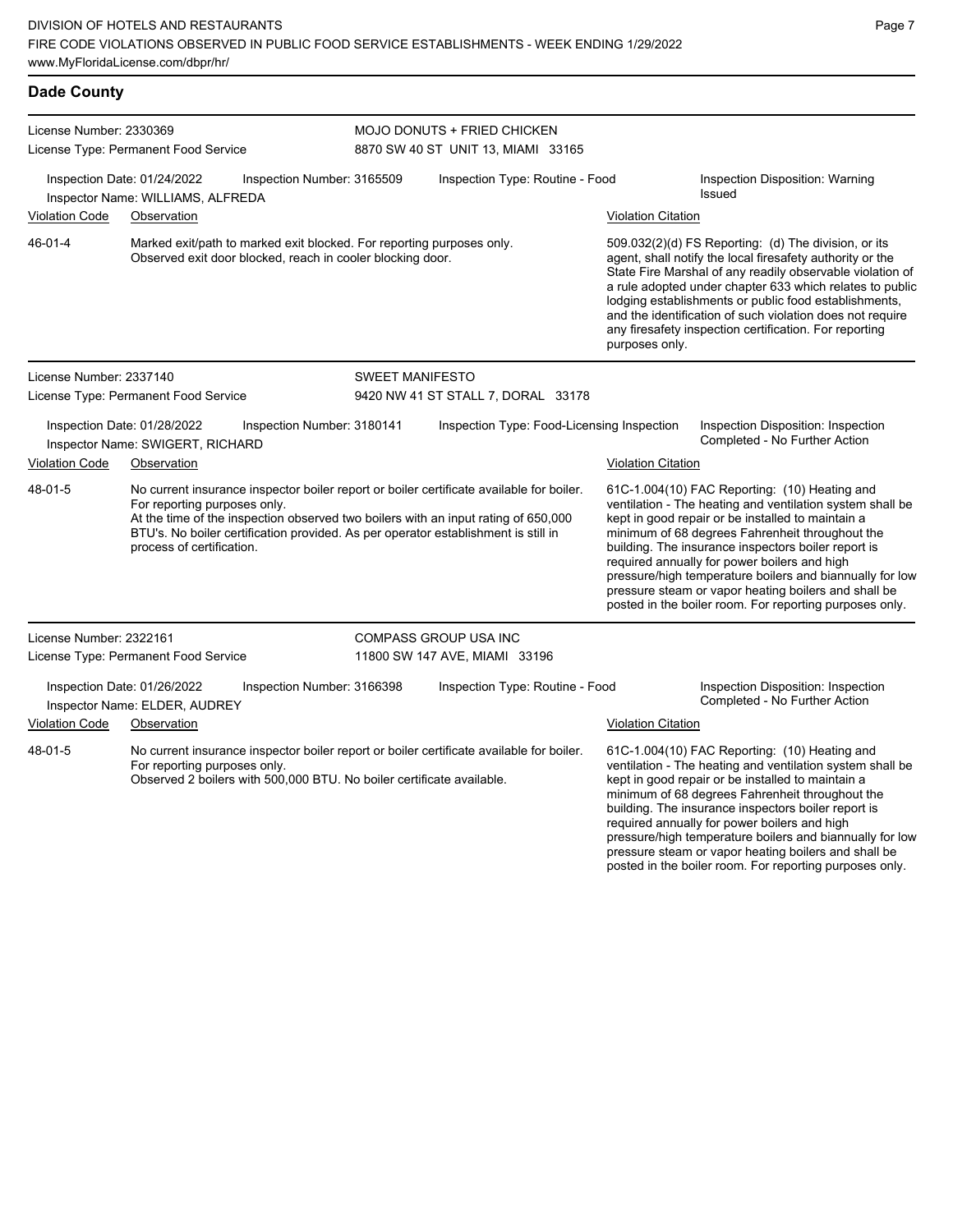#### **Duval County** License Number: 2613625 License Type: Permanent Food Service LITTLE JOE'S CAFE BY AKEL'S 245 RIVERSIDE AVENUE #195, JACKSONVILLE 32202 Inspection Date: 01/24/2022 Inspection Number: 3149347 Inspection Type: Routine - Food Inspection Disposition: Administrative Inspector Name: ESPINOSA-BECKERT, ILIANA Violation Code Observation Violation Citation Use of cooking equipment producing grease laden vapors/smoke with no hood suppression system installed. Notified Fire AHJ. For reporting purposes only. Cooking eggs 509.032(2)(d) FS Reporting: (d) The division, or its agent, shall notify the local firesafety authority or the State Fire Marshal of any readily observable violation of a rule adopted under chapter 633 which relates to public lodging establishments or public food establishments, and the identification of such violation does not require any firesafety inspection certification. For reporting purposes only. 45-04-4 License Number: 2615171 License Type: Permanent Food Service FRED COTTENS LANDMARK BBQ 1417 N MAIN ST, JACKSONVILLE 32206 Inspection Date: 01/25/2022 Inspection Number: 3168684 Inspection Type: Routine - Food Inspection Disposition: Administrative Inspector Name: ESPINOSA-BECKERT, ILIANA Violation Code Observation **Violation Citation** Violation Citation Citation Portable fire extinguisher gauge in red zone. For reporting purposes only. By cook line 509.032(2)(d) FS Reporting: (d) The division, or its agent, shall notify the local firesafety authority or the State Fire Marshal of any readily observable violation of a rule adopted under chapter 633 which relates to public lodging establishments or public food establishments, and the identification of such violation does not require any firesafety inspection certification. For reporting purposes only. 45-02-4 License Number: 2608983 License Type: Permanent Food Service PICCADILLY CAFETERIA 3216 S UNIVERSITY BLVD, JACKSONVILLE 32216 Inspection Date: 01/26/2022 Inspection Number: 3169379 Inspection Type: Routine - Food Inspection Disposition: Emergency<br>Inspector Name: VILBRUN JOSUE Inspector Name: VILBRUN, JOSUE Violation Code Observation Violation Citation - From initial inspection : No current insurance inspector boiler report or boiler certificate available for boiler. For reporting purposes only. No boiler certificate posted for two boilers in storage room. \*\*Repeat Violation\*\* - From follow-up inspection 2022-01-26: At Callback : still the same \*\*Time Extended\*\* 61C-1.004(10) FAC Reporting: (10) Heating and ventilation - The heating and ventilation system shall be kept in good repair or be installed to maintain a minimum of 68 degrees Fahrenheit throughout the building. The insurance inspectors boiler report is required annually for power boilers and high pressure/high temperature boilers and biannually for low pressure steam or vapor heating boilers and shall be posted in the boiler room. For reporting purposes only. 48-01-5 No current insurance inspector boiler report or boiler certificate available for boiler. For reporting purposes only. No boiler certificate posted for two boilers in storage room. \*\*Repeat Violation\*\* 61C-1.004(10) FAC Reporting: (10) Heating and ventilation - The heating and ventilation system shall be kept in good repair or be installed to maintain a minimum of 68 degrees Fahrenheit throughout the 48-01-5

building. The insurance inspectors boiler report is required annually for power boilers and high

pressure/high temperature boilers and biannually for low pressure steam or vapor heating boilers and shall be posted in the boiler room. For reporting purposes only.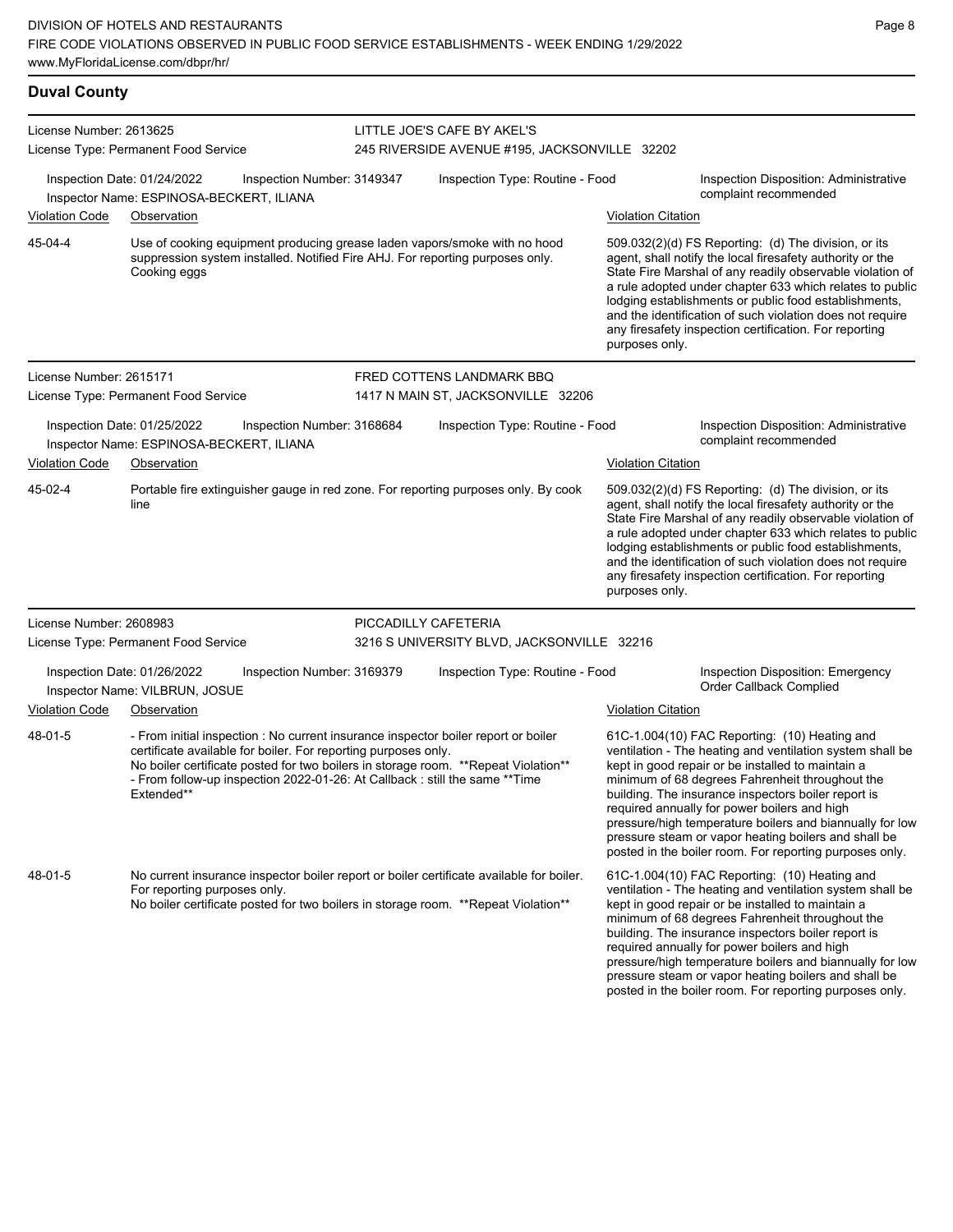|                                                                                                                                                                  | www.MyFloridaLicense.com/dbpr/hr/                                                                                                                                                                                                                                                         |                            |                                                                                                                                                                                                                                            |                           |                                                                                                                                                                                                                                                                                                                                                                                                                                              |  |
|------------------------------------------------------------------------------------------------------------------------------------------------------------------|-------------------------------------------------------------------------------------------------------------------------------------------------------------------------------------------------------------------------------------------------------------------------------------------|----------------------------|--------------------------------------------------------------------------------------------------------------------------------------------------------------------------------------------------------------------------------------------|---------------------------|----------------------------------------------------------------------------------------------------------------------------------------------------------------------------------------------------------------------------------------------------------------------------------------------------------------------------------------------------------------------------------------------------------------------------------------------|--|
| <b>Duval County</b>                                                                                                                                              |                                                                                                                                                                                                                                                                                           |                            |                                                                                                                                                                                                                                            |                           |                                                                                                                                                                                                                                                                                                                                                                                                                                              |  |
| License Number: 2609701                                                                                                                                          |                                                                                                                                                                                                                                                                                           | <b>KUSINA</b>              |                                                                                                                                                                                                                                            |                           |                                                                                                                                                                                                                                                                                                                                                                                                                                              |  |
|                                                                                                                                                                  | License Type: Permanent Food Service<br>Inspection Date: 01/28/2022<br>Inspector Name: VILBRUN, JOSUE                                                                                                                                                                                     | Inspection Number: 3171702 | 4190 BELFORT RD SUITE 120, JACKSONVILLE 32216<br>Inspection Type: Routine - Food                                                                                                                                                           |                           | Inspection Disposition: Inspection<br>Completed - No Further Action                                                                                                                                                                                                                                                                                                                                                                          |  |
| Violation Code                                                                                                                                                   | Observation                                                                                                                                                                                                                                                                               |                            |                                                                                                                                                                                                                                            |                           | <b>Violation Citation</b>                                                                                                                                                                                                                                                                                                                                                                                                                    |  |
| 45-04-4                                                                                                                                                          | Use of cooking equipment producing grease laden vapors/smoke with no hood<br>suppression system installed. Notified Fire AHJ. For reporting purposes only.<br>Operator has 2 electric stove tops on cook line used to cook foods that are not<br>under a hood system **Repeat Violation** |                            |                                                                                                                                                                                                                                            |                           | 509.032(2)(d) FS Reporting: (d) The division, or its<br>agent, shall notify the local firesafety authority or the<br>State Fire Marshal of any readily observable violation of<br>a rule adopted under chapter 633 which relates to public<br>lodging establishments or public food establishments,<br>and the identification of such violation does not require<br>any firesafety inspection certification. For reporting<br>purposes only. |  |
| License Number: 2651969                                                                                                                                          |                                                                                                                                                                                                                                                                                           | <b>PILON BURGERS</b>       |                                                                                                                                                                                                                                            |                           |                                                                                                                                                                                                                                                                                                                                                                                                                                              |  |
|                                                                                                                                                                  | License Type: Mobile Food Dispensing Vehicle                                                                                                                                                                                                                                              |                            | 5960 RICHARD ST, JACKSONVILLE 32216                                                                                                                                                                                                        |                           |                                                                                                                                                                                                                                                                                                                                                                                                                                              |  |
|                                                                                                                                                                  | Inspection Date: 01/27/2022<br>Inspector Name: VILBRUN, JOSUE                                                                                                                                                                                                                             | Inspection Number: 1245479 | Inspection Type: Routine - Food                                                                                                                                                                                                            |                           | Inspection Disposition: Inspection<br>Completed - No Further Action                                                                                                                                                                                                                                                                                                                                                                          |  |
| <b>Violation Code</b>                                                                                                                                            | Observation                                                                                                                                                                                                                                                                               |                            |                                                                                                                                                                                                                                            | <b>Violation Citation</b> |                                                                                                                                                                                                                                                                                                                                                                                                                                              |  |
| 45-02-4<br>Portable fire extinguisher gauge in red zone. For reporting purposes only.<br>Fire extinguisher stored inside shed is not in red **Repeat Violation** |                                                                                                                                                                                                                                                                                           |                            | 509.032(2)(d) FS Reporting: (d) The division, or its<br>agent, shall notify the local firesafety authority or the<br>State Fire Marshal of any readily observable violation of<br>a rule adopted under chapter 633 which relates to public |                           |                                                                                                                                                                                                                                                                                                                                                                                                                                              |  |

under chapter 633 which relates to public lodging establishments or public food establishments, and the identification of such violation does not require any firesafety inspection certification. For reporting purposes only.

License Number: 2615422 License Type: Permanent Food Service SUPER TIENDA LATINA Y RESTAURANTE 3935 TOLEDO RD STE 6, JACKSONVILLE 32217 Inspection Date: 01/24/2022 Inspection Number: 3149428 Inspection Type: Routine - Food Inspection Disposition: Warning<br>Inspector Name: GOSAL MATT Inspector Name: GOSAI, MATT Violation Code Observation **Violation Citation** Violation Citation Citation Citation Marked exit/path to marked exit blocked. For reporting purposes only. Rear exit blocked by large utensils 509.032(2)(d) FS Reporting: (d) The division, or its agent, shall notify the local firesafety authority or the State Fire Marshal of any readily observable violation of a rule adopted under chapter 633 which relates to public lodging establishments or public food establishments, and the identification of such violation does not require any firesafety inspection certification. For reporting purposes only. 46-01-4 License Number: 2611366 KRYSTAL

License Type: Permanent Food Service 1009 DUNN AVE, JACKSONVILLE 32218 Inspection Date: 01/27/2022 Inspection Number: 3142324 Inspection Type: Routine - Food Inspection Disposition: Inspection<br>Inspector Name: PERRY DENNIS Inspector Name: PERRY, DENNIS Violation Code Observation Violation Citation Portable fire extinguisher gauge in red zone. For reporting purposes only. Fire extinguisher by rear exit door. 509.032(2)(d) FS Reporting: (d) The division, or its agent, shall notify the local firesafety authority or the State Fire Marshal of any readily observable violation of a rule adopted under chapter 633 which relates to public lodging establishments or public food establishments, and the identification of such violation does not require any firesafety inspection certification. For reporting purposes only. 45-02-4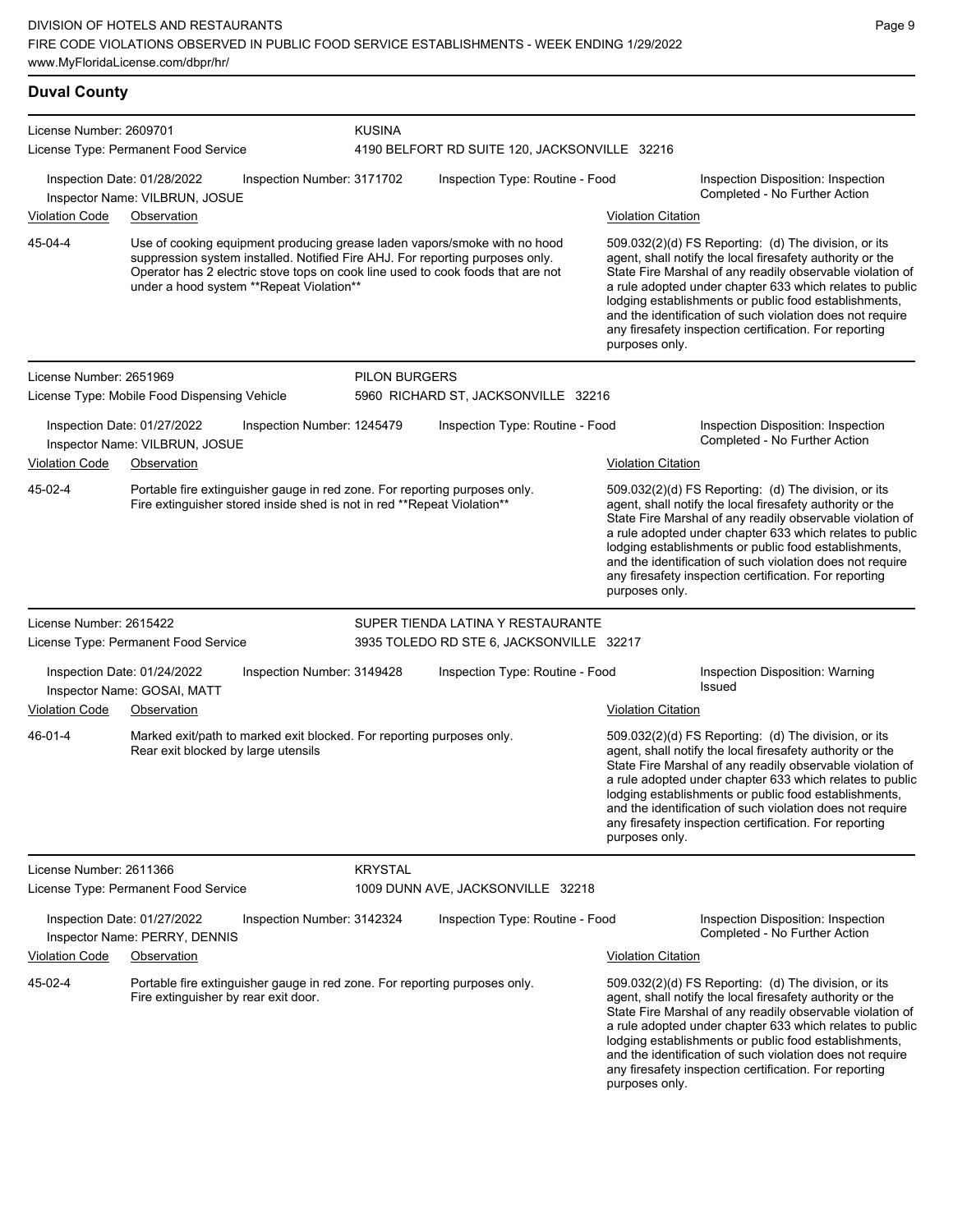## **Duval County**

| License Number: 2615762 |                                                                                                                                                                                                                                                                                                                                                                   | <b>WINGSTOP</b>                                                                                                                                          |                                                                                                                                                                                                                                                                                                                                                                                                                                              |                                                 |                           |                                                                                                                                                                                                                                                                                                                                                                                                                            |
|-------------------------|-------------------------------------------------------------------------------------------------------------------------------------------------------------------------------------------------------------------------------------------------------------------------------------------------------------------------------------------------------------------|----------------------------------------------------------------------------------------------------------------------------------------------------------|----------------------------------------------------------------------------------------------------------------------------------------------------------------------------------------------------------------------------------------------------------------------------------------------------------------------------------------------------------------------------------------------------------------------------------------------|-------------------------------------------------|---------------------------|----------------------------------------------------------------------------------------------------------------------------------------------------------------------------------------------------------------------------------------------------------------------------------------------------------------------------------------------------------------------------------------------------------------------------|
|                         | License Type: Permanent Food Service                                                                                                                                                                                                                                                                                                                              |                                                                                                                                                          |                                                                                                                                                                                                                                                                                                                                                                                                                                              | 9416 ARLINGTON EXPRESSWAY, JACKSONVILLE 32225   |                           |                                                                                                                                                                                                                                                                                                                                                                                                                            |
|                         | Inspection Date: 01/24/2022<br>Inspector Name: THOMAS, PHILIP                                                                                                                                                                                                                                                                                                     | Inspection Number: 3144916                                                                                                                               |                                                                                                                                                                                                                                                                                                                                                                                                                                              | Inspection Type: Routine - Food                 |                           | Inspection Disposition: Inspection<br>Completed - No Further Action                                                                                                                                                                                                                                                                                                                                                        |
| <b>Violation Code</b>   | Observation                                                                                                                                                                                                                                                                                                                                                       |                                                                                                                                                          |                                                                                                                                                                                                                                                                                                                                                                                                                                              |                                                 | <b>Violation Citation</b> |                                                                                                                                                                                                                                                                                                                                                                                                                            |
| 49-05-4                 | mounted hot water heaters                                                                                                                                                                                                                                                                                                                                         | Flammables stored near a source of ignition. For reporting purposes only.<br>Gasoline can for power washer half full stored in back of kitchen near wall |                                                                                                                                                                                                                                                                                                                                                                                                                                              |                                                 | purposes only.            | 509.032(2)(d) FS Reporting: (d) The division, or its<br>agent, shall notify the local firesafety authority or the<br>State Fire Marshal of any readily observable violation of<br>a rule adopted under chapter 633 which relates to public<br>lodging establishments or public food establishments,<br>and the identification of such violation does not require<br>any firesafety inspection certification. For reporting |
| License Number: 2614747 |                                                                                                                                                                                                                                                                                                                                                                   |                                                                                                                                                          | <b>DANO'S DINER</b>                                                                                                                                                                                                                                                                                                                                                                                                                          |                                                 |                           |                                                                                                                                                                                                                                                                                                                                                                                                                            |
|                         | License Type: Permanent Food Service                                                                                                                                                                                                                                                                                                                              |                                                                                                                                                          |                                                                                                                                                                                                                                                                                                                                                                                                                                              | 1487 MAYPORT RD UNITS 7-9, ATLANTIC BEACH 32233 |                           |                                                                                                                                                                                                                                                                                                                                                                                                                            |
|                         | Inspection Date: 01/24/2022<br>Inspector Name: GONZALEZ, MAYRA                                                                                                                                                                                                                                                                                                    | Inspection Number: 3134645                                                                                                                               |                                                                                                                                                                                                                                                                                                                                                                                                                                              | Inspection Type: Routine - Food                 |                           | Inspection Disposition: Call Back -<br>Extension given, pending                                                                                                                                                                                                                                                                                                                                                            |
| <b>Violation Code</b>   | Observation                                                                                                                                                                                                                                                                                                                                                       |                                                                                                                                                          |                                                                                                                                                                                                                                                                                                                                                                                                                                              |                                                 | <b>Violation Citation</b> |                                                                                                                                                                                                                                                                                                                                                                                                                            |
| 46-01-4                 | - From initial inspection : Marked exit/path to marked exit blocked. For reporting<br>purposes only.<br>Pathway to marked exit blocked by miscellaneous, located by bathroom.<br>From follow-up inspection 2022-01-12: Pathway still blocked. ** Time Extended**<br>- From follow-up inspection 2022-01-24: Exit door pathway still blocked. **Time<br>Extended** |                                                                                                                                                          | 509.032(2)(d) FS Reporting: (d) The division, or its<br>agent, shall notify the local firesafety authority or the<br>State Fire Marshal of any readily observable violation of<br>a rule adopted under chapter 633 which relates to public<br>lodging establishments or public food establishments,<br>and the identification of such violation does not require<br>any firesafety inspection certification. For reporting<br>purposes only. |                                                 |                           |                                                                                                                                                                                                                                                                                                                                                                                                                            |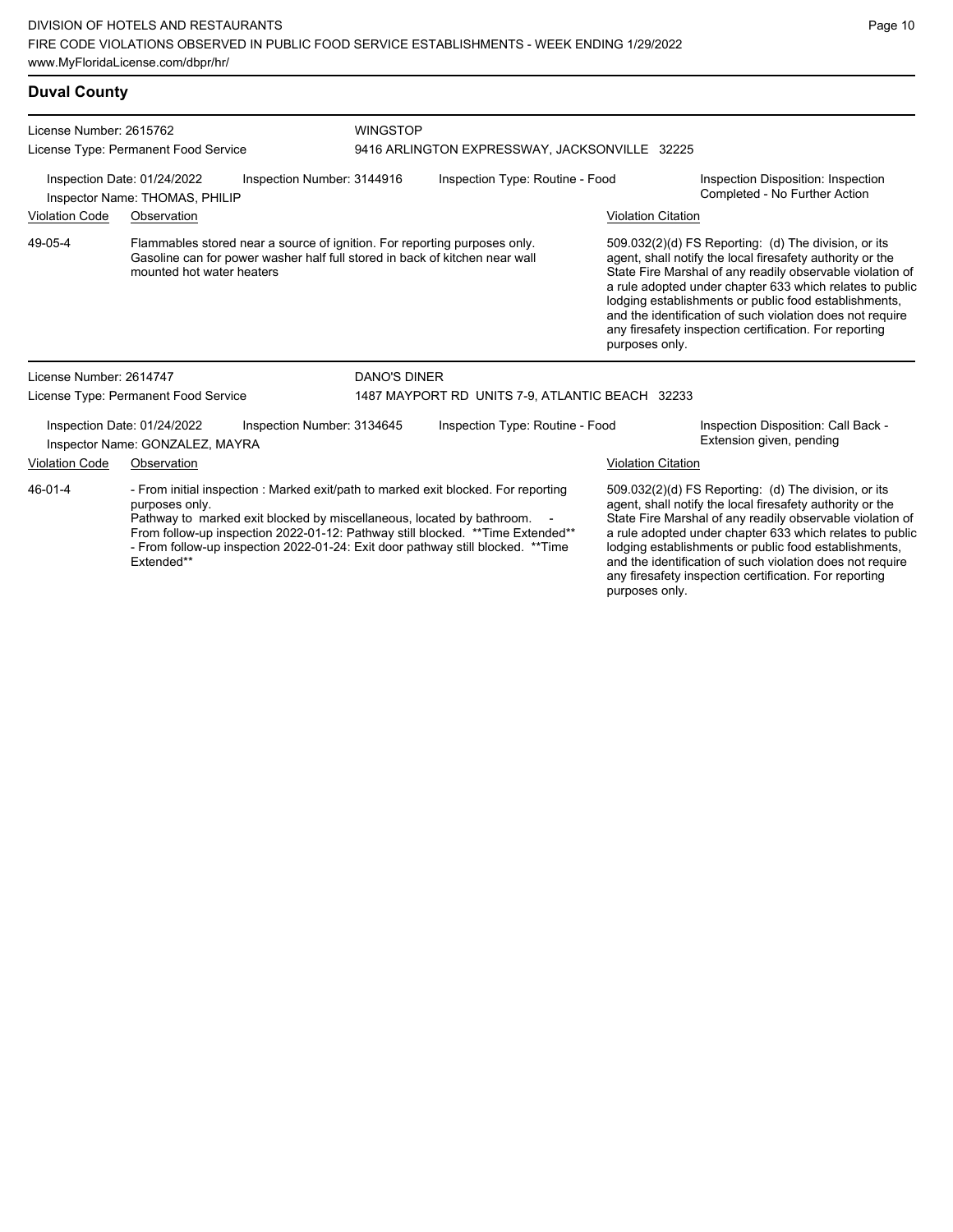| License Number: 2800836<br>License Type: Permanent Food Service                               |                                                                 | SUSHI 99<br>250 PALM COAST PKWY NE UNIT 213, PALM COAST 32137                                                              |  |                                                                                     |                           |                                                                                                                                                                                                                                                                                                                                                                                                                            |
|-----------------------------------------------------------------------------------------------|-----------------------------------------------------------------|----------------------------------------------------------------------------------------------------------------------------|--|-------------------------------------------------------------------------------------|---------------------------|----------------------------------------------------------------------------------------------------------------------------------------------------------------------------------------------------------------------------------------------------------------------------------------------------------------------------------------------------------------------------------------------------------------------------|
| Inspection Date: 01/24/2022<br>Inspection Number: 3151933<br>Inspector Name: BADDING, MELANIE |                                                                 |                                                                                                                            |  | Inspection Type: Routine - Food                                                     |                           | Inspection Disposition: Administrative<br>complaint recommended                                                                                                                                                                                                                                                                                                                                                            |
| <b>Violation Code</b>                                                                         | Observation                                                     |                                                                                                                            |  |                                                                                     | <b>Violation Citation</b> |                                                                                                                                                                                                                                                                                                                                                                                                                            |
| 46-01-4                                                                                       |                                                                 | Marked exit/path to marked exit blocked. For reporting purposes only.                                                      |  | Back exit door blocked by partition, items stored at end of hallway past restrooms. | purposes only.            | 509.032(2)(d) FS Reporting: (d) The division, or its<br>agent, shall notify the local firesafety authority or the<br>State Fire Marshal of any readily observable violation of<br>a rule adopted under chapter 633 which relates to public<br>lodging establishments or public food establishments,<br>and the identification of such violation does not require<br>any firesafety inspection certification. For reporting |
| License Number: 2800868                                                                       |                                                                 |                                                                                                                            |  | SYLVAIN'S CARIBBEAN RESTAURANT & CATERING                                           |                           |                                                                                                                                                                                                                                                                                                                                                                                                                            |
|                                                                                               | License Type: Permanent Food Service                            |                                                                                                                            |  | 1000 PALM COAST PKWY SW, SUITES 101 AND 102, PALM COAST 32137                       |                           |                                                                                                                                                                                                                                                                                                                                                                                                                            |
|                                                                                               | Inspection Date: 01/24/2022<br>Inspector Name: BADDING, MELANIE | Inspection Number: 3151229                                                                                                 |  | Inspection Type: Routine - Food                                                     |                           | Inspection Disposition: Inspection<br>Completed - No Further Action                                                                                                                                                                                                                                                                                                                                                        |
| <b>Violation Code</b>                                                                         | Observation                                                     |                                                                                                                            |  |                                                                                     | <b>Violation Citation</b> |                                                                                                                                                                                                                                                                                                                                                                                                                            |
| 46-01-4                                                                                       |                                                                 | Marked exit/path to marked exit blocked. For reporting purposes only.<br>Marked exit by hot holding line blacked by items. |  |                                                                                     |                           | 509.032(2)(d) FS Reporting: (d) The division, or its<br>agent, shall notify the local firesafety authority or the<br>State Fire Marshal of any readily observable violation of<br>a rule adopted under chapter 633 which relates to public<br>lodging establishments or public food establishments,                                                                                                                        |

Page 11

and the identification of such violation does not require any firesafety inspection certification. For reporting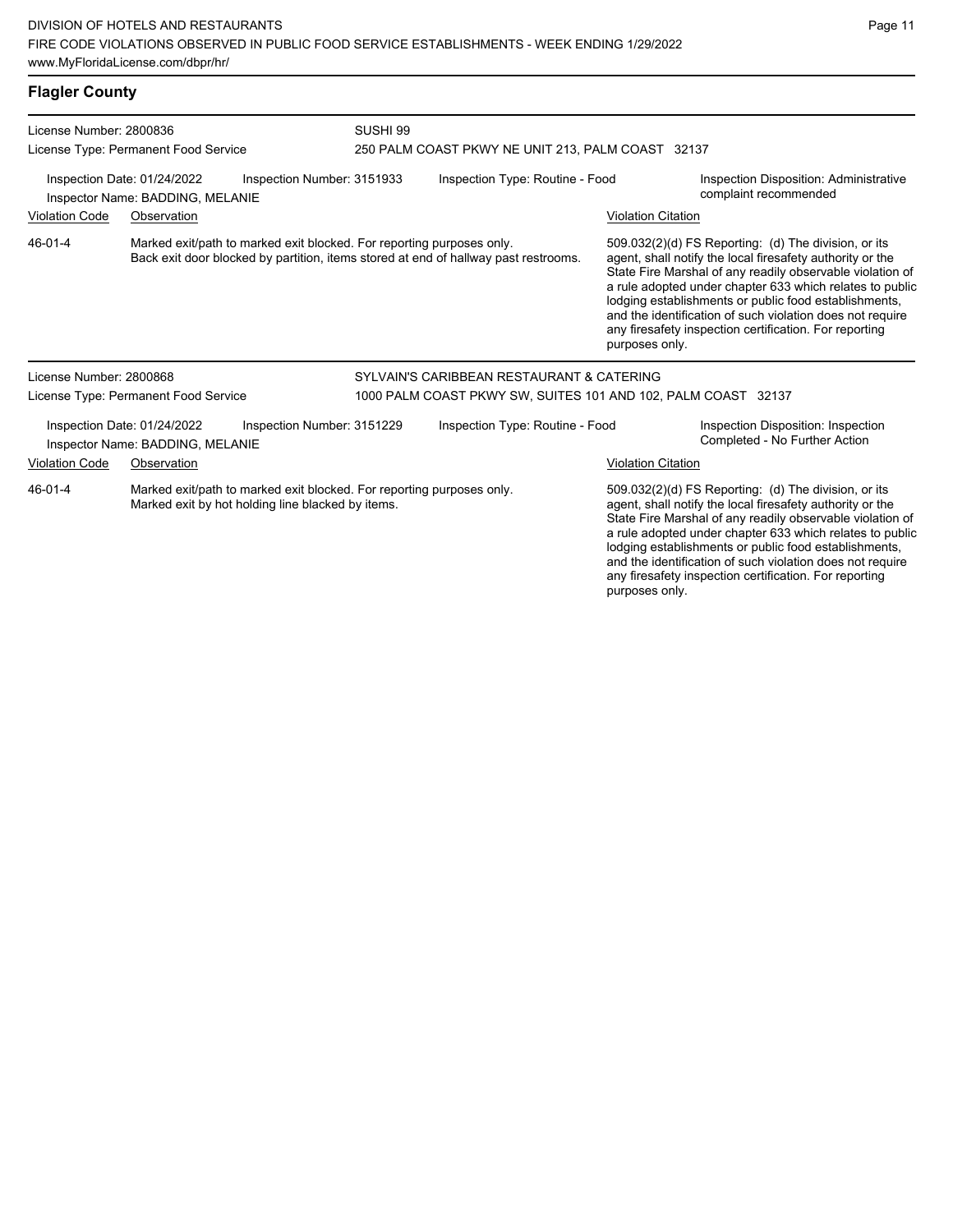# **Hillsborough County**

| License Number: 3917857 |                                                                             |                                                                                                                                                                                                                | <b>SWEETFISH</b>    |                                                                                                                                                                                                                                                         |                           |                                                                                                                                                                                                                                                                                                                                                                                                                            |
|-------------------------|-----------------------------------------------------------------------------|----------------------------------------------------------------------------------------------------------------------------------------------------------------------------------------------------------------|---------------------|---------------------------------------------------------------------------------------------------------------------------------------------------------------------------------------------------------------------------------------------------------|---------------------------|----------------------------------------------------------------------------------------------------------------------------------------------------------------------------------------------------------------------------------------------------------------------------------------------------------------------------------------------------------------------------------------------------------------------------|
|                         | License Type: Permanent Food Service                                        |                                                                                                                                                                                                                |                     | 811 N TAMPA ST STE 130, TAMPA 33602                                                                                                                                                                                                                     |                           |                                                                                                                                                                                                                                                                                                                                                                                                                            |
|                         | Inspection Date: 01/24/2022<br>Inspector Name: EHLERS, MICHAEL              | Inspection Number: 3172805                                                                                                                                                                                     |                     | Inspection Type: Complaint Full                                                                                                                                                                                                                         |                           | Inspection Disposition: Call Back -<br>Admin. complaint recommended                                                                                                                                                                                                                                                                                                                                                        |
| <b>Violation Code</b>   | Observation                                                                 |                                                                                                                                                                                                                |                     |                                                                                                                                                                                                                                                         | <b>Violation Citation</b> |                                                                                                                                                                                                                                                                                                                                                                                                                            |
| 45-04-4                 | reporting purposes only.<br>rolls.<br>**Time Extended**                     | - From initial inspection : Use of cooking equipment producing grease laden                                                                                                                                    |                     | vapors/smoke with no hood suppression system installed. Notified Fire AHJ. For<br>Establishment added counter top fryers for frying tempura rolls. - From follow-up<br>inspection 2022-01-24: Establishment added counter top fryers for frying tempura | purposes only.            | 509.032(2)(d) FS Reporting: (d) The division, or its<br>agent, shall notify the local firesafety authority or the<br>State Fire Marshal of any readily observable violation of<br>a rule adopted under chapter 633 which relates to public<br>lodging establishments or public food establishments,<br>and the identification of such violation does not require<br>any firesafety inspection certification. For reporting |
| License Number: 3917682 |                                                                             |                                                                                                                                                                                                                | <b>BIG EASY BAR</b> |                                                                                                                                                                                                                                                         |                           |                                                                                                                                                                                                                                                                                                                                                                                                                            |
|                         | License Type: Permanent Food Service                                        |                                                                                                                                                                                                                |                     | 1704 E 7 AVE, TAMPA 33605                                                                                                                                                                                                                               |                           |                                                                                                                                                                                                                                                                                                                                                                                                                            |
|                         | Inspection Date: 01/27/2022<br>Inspector Name: KLUSENDORF, JEANNE           | Inspection Number: 3123580                                                                                                                                                                                     |                     | Inspection Type: Routine - Food                                                                                                                                                                                                                         |                           | Inspection Disposition: Call Back -<br>Extension given, pending                                                                                                                                                                                                                                                                                                                                                            |
| Violation Code          | Observation                                                                 |                                                                                                                                                                                                                |                     |                                                                                                                                                                                                                                                         | <b>Violation Citation</b> |                                                                                                                                                                                                                                                                                                                                                                                                                            |
| 45-04-4                 |                                                                             | - From initial inspection : Use of cooking equipment producing grease laden<br>reporting purposes only. Table top fryer in new storage/prep area - From<br>follow-up inspection 2022-01-27: ** Time Extended** |                     | vapors/smoke with no hood suppression system installed. Notified Fire AHJ. For                                                                                                                                                                          | purposes only.            | 509.032(2)(d) FS Reporting: (d) The division, or its<br>agent, shall notify the local firesafety authority or the<br>State Fire Marshal of any readily observable violation of<br>a rule adopted under chapter 633 which relates to public<br>lodging establishments or public food establishments,<br>and the identification of such violation does not require<br>any firesafety inspection certification. For reporting |
| 45-04-4                 | Table top fryer in new storage/prep area                                    | suppression system installed. Notified Fire AHJ. For reporting purposes only.                                                                                                                                  |                     | Use of cooking equipment producing grease laden vapors/smoke with no hood                                                                                                                                                                               | purposes only.            | 509.032(2)(d) FS Reporting: (d) The division, or its<br>agent, shall notify the local firesafety authority or the<br>State Fire Marshal of any readily observable violation of<br>a rule adopted under chapter 633 which relates to public<br>lodging establishments or public food establishments,<br>and the identification of such violation does not require<br>any firesafety inspection certification. For reporting |
| License Number: 3916066 |                                                                             |                                                                                                                                                                                                                |                     | CHIPOTLE MEXICAN GRILL #828                                                                                                                                                                                                                             |                           |                                                                                                                                                                                                                                                                                                                                                                                                                            |
|                         | License Type: Permanent Food Service                                        |                                                                                                                                                                                                                |                     | 2576 E FOWLER AVE, TAMPA 33612                                                                                                                                                                                                                          |                           |                                                                                                                                                                                                                                                                                                                                                                                                                            |
| Violation Code          | Inspection Date: 01/28/2022<br>Inspector Name: CESAR, RACHEL<br>Observation | Inspection Number: 3144889                                                                                                                                                                                     |                     | Inspection Type: Routine - Food                                                                                                                                                                                                                         | <b>Violation Citation</b> | Inspection Disposition: Inspection<br>Completed - No Further Action                                                                                                                                                                                                                                                                                                                                                        |
| 45-05-4                 |                                                                             |                                                                                                                                                                                                                |                     | Portable fire extinguisher missing from its designated location. It is missing from                                                                                                                                                                     |                           | 509.032(2)(d) FS Reporting: (d) The division, or its                                                                                                                                                                                                                                                                                                                                                                       |
|                         | extinguisher stored in managers office.                                     | handwash sink near cook line. For reporting purposes only. K Class fire                                                                                                                                        |                     |                                                                                                                                                                                                                                                         | purposes only.            | agent, shall notify the local firesafety authority or the<br>State Fire Marshal of any readily observable violation of<br>a rule adopted under chapter 633 which relates to public<br>lodging establishments or public food establishments,<br>and the identification of such violation does not require<br>any firesafety inspection certification. For reporting                                                         |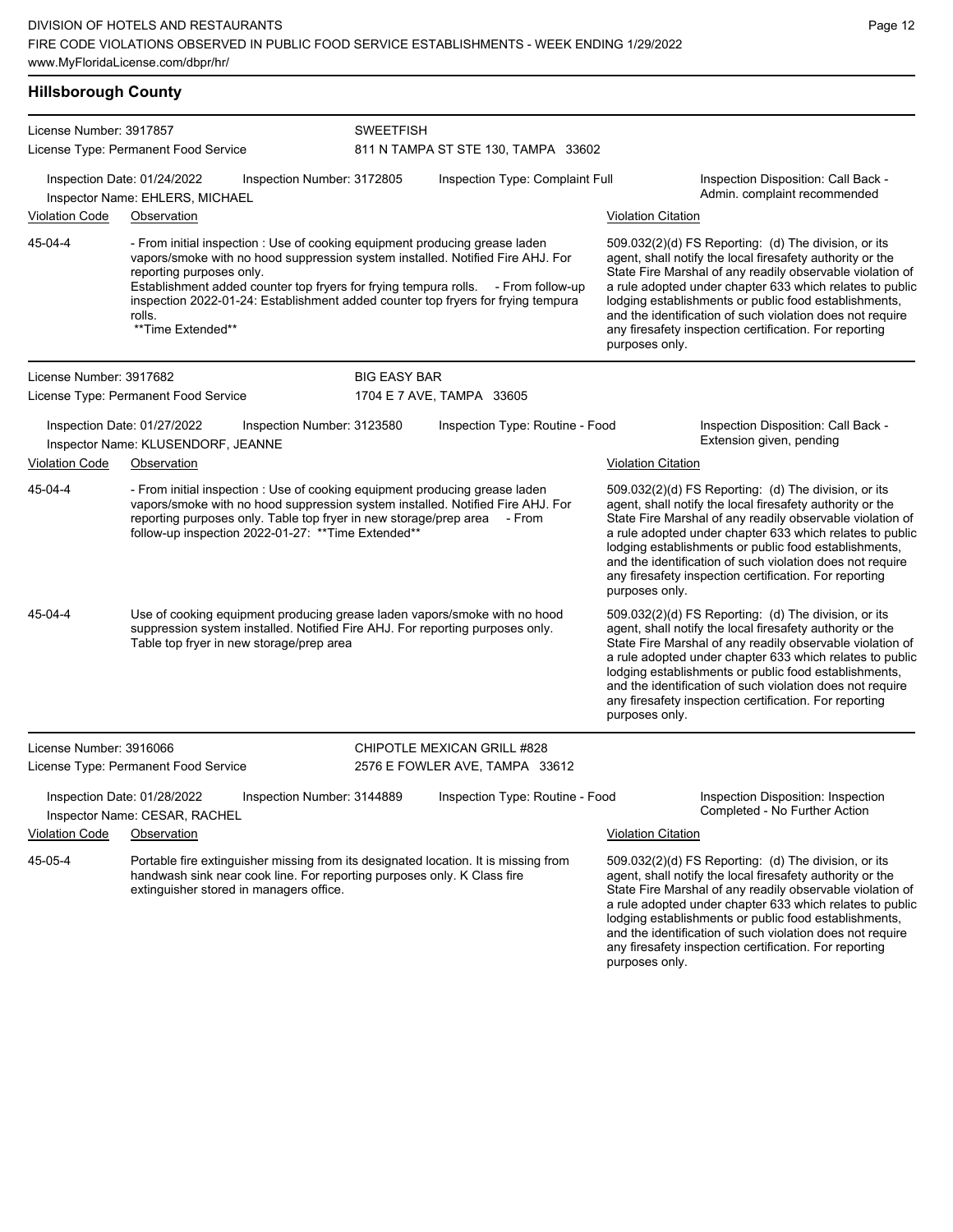any firesafety inspection certification. For reporting

| <b>Hillsborough County</b>                                              |                                                                   |                                                                                                                                                                                                                                              |                                                                                                                                                                                                                                                                                                                                                                                                                                              |                                                                                                                                                                                                                                                                                                                                                                  |  |  |
|-------------------------------------------------------------------------|-------------------------------------------------------------------|----------------------------------------------------------------------------------------------------------------------------------------------------------------------------------------------------------------------------------------------|----------------------------------------------------------------------------------------------------------------------------------------------------------------------------------------------------------------------------------------------------------------------------------------------------------------------------------------------------------------------------------------------------------------------------------------------|------------------------------------------------------------------------------------------------------------------------------------------------------------------------------------------------------------------------------------------------------------------------------------------------------------------------------------------------------------------|--|--|
| License Number: 3952595<br>License Type: Mobile Food Dispensing Vehicle |                                                                   |                                                                                                                                                                                                                                              | MARLENE'S ORGINAL BREAKFAST SANDWICH<br>7206 N DALE MABRY, TAMPA 33614                                                                                                                                                                                                                                                                                                                                                                       |                                                                                                                                                                                                                                                                                                                                                                  |  |  |
|                                                                         | Inspection Date: 01/28/2022<br>Inspector Name: SANDERS, CLEVELAND | Inspection Number: 1248189                                                                                                                                                                                                                   | Inspection Type: Complaint Full                                                                                                                                                                                                                                                                                                                                                                                                              | <b>Inspection Disposition: Emergency</b><br>Order Callback Time Extension                                                                                                                                                                                                                                                                                        |  |  |
| <b>Violation Code</b>                                                   | Observation                                                       |                                                                                                                                                                                                                                              |                                                                                                                                                                                                                                                                                                                                                                                                                                              | <b>Violation Citation</b>                                                                                                                                                                                                                                                                                                                                        |  |  |
| 48-04-4                                                                 | shed.                                                             | - From initial inspection : Propane tank (larger than 2.7 lb. water capacity/1 lb. gas<br>capacity) located inside of the building. For reporting purposes only. Stored inside<br>- From follow-up inspection 2022-01-28: ** Time Extended** | 509.032(2)(d) FS Reporting: (d) The division, or its<br>agent, shall notify the local firesafety authority or the<br>State Fire Marshal of any readily observable violation of<br>a rule adopted under chapter 633 which relates to public<br>lodging establishments or public food establishments,<br>and the identification of such violation does not require<br>any firesafety inspection certification. For reporting<br>purposes only. |                                                                                                                                                                                                                                                                                                                                                                  |  |  |
| 48-04-4                                                                 |                                                                   | of the building. For reporting purposes only. Stored inside shed.                                                                                                                                                                            | Propane tank (larger than 2.7 lb. water capacity/1 lb. gas capacity) located inside                                                                                                                                                                                                                                                                                                                                                          | 509.032(2)(d) FS Reporting: (d) The division, or its<br>agent, shall notify the local firesafety authority or the<br>State Fire Marshal of any readily observable violation of<br>a rule adopted under chapter 633 which relates to public<br>lodging establishments or public food establishments,<br>and the identification of such violation does not require |  |  |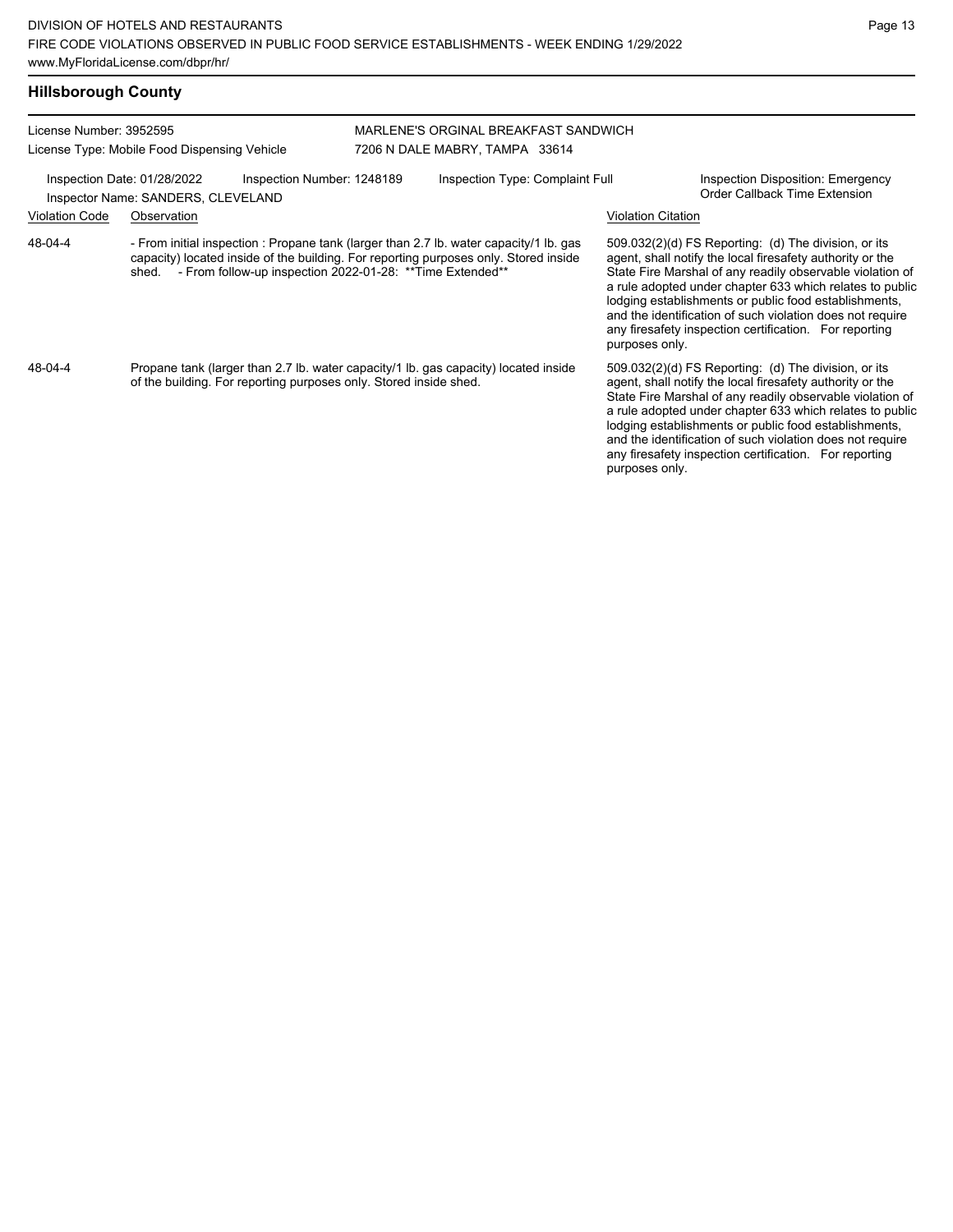License Number: 5105752

License Type: Permanent Food Service

## UNCLE NICKS NY BAGELS SUBS AND SALADS 5917 MANATEE AVE W, BRADENTON 34209

purposes only.

Inspection Date: 01/26/2022 Inspection Number: 3139903 Inspection Type: Routine - Food Inspection Disposition: Inspection<br>Inspector Name: MCKEON MICHAEI Inspector Name: MCKEON, MICHAEL Violation Code Observation Violation Citation Propane tank (larger than 2.7 lb. water capacity/1 lb. gas capacity) located inside of the building. For reporting purposes only. 4 propane tanks stored inside the establishment. Manager placed the tanks outside. \*\*Corrected On-Site\*\* 509.032(2)(d) FS Reporting: (d) The division, or its agent, shall notify the local firesafety authority or the State Fire Marshal of any readily observable violation of a rule adopted under chapter 633 which relates to public lodging establishments or public food establishments, and the identification of such violation does not require any firesafety inspection certification. For reporting 48-04-4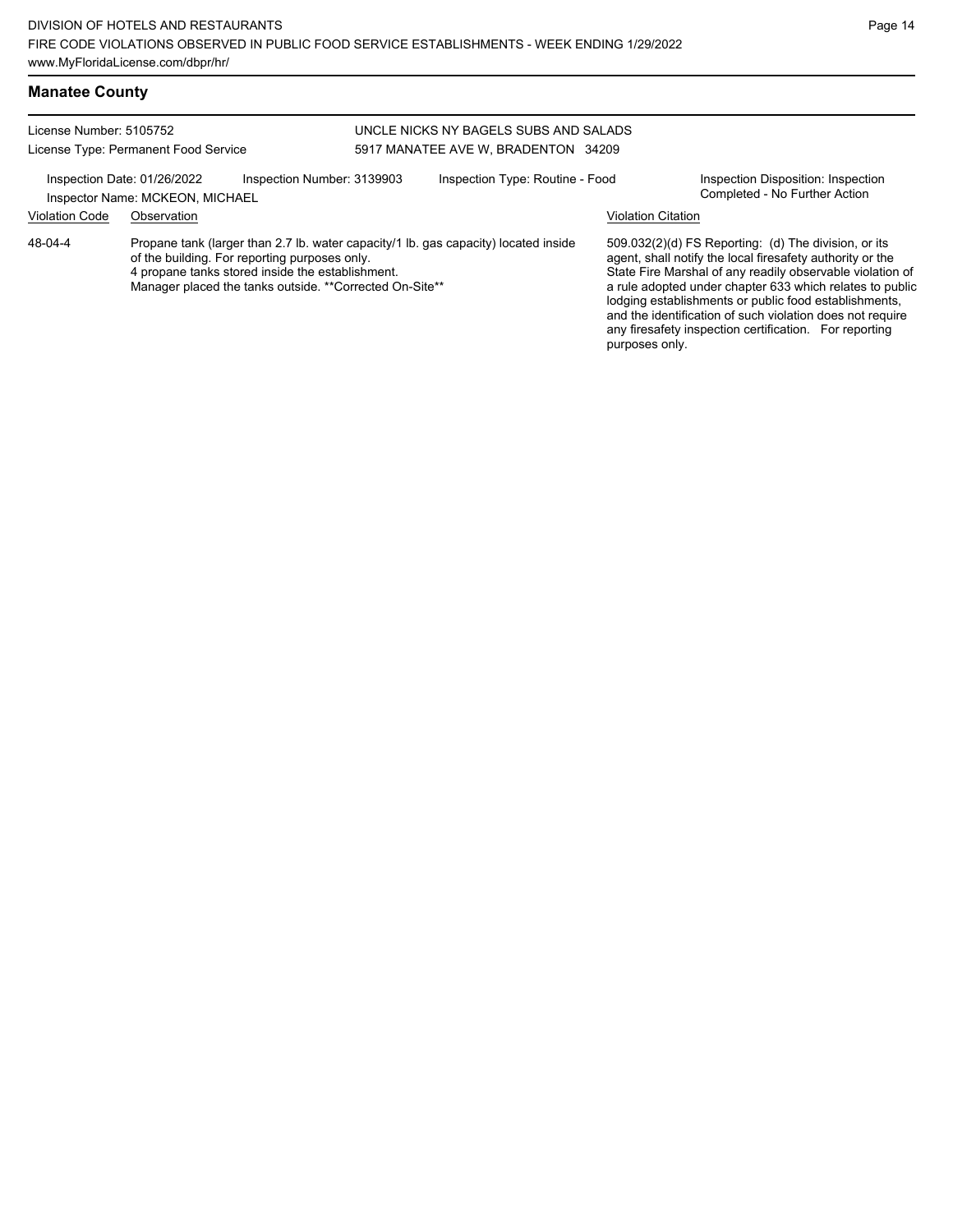# **Martin County**

| License Number: 5301530<br>License Type: Permanent Food Service                                                                      |                          |  | THE TWISTED TUNA<br>4290 SE SALERNO RD, STUART 34997         |                                                                                |                                                                     |                                                                                                                                                                                                                                                                                                                                                                                                                            |
|--------------------------------------------------------------------------------------------------------------------------------------|--------------------------|--|--------------------------------------------------------------|--------------------------------------------------------------------------------|---------------------------------------------------------------------|----------------------------------------------------------------------------------------------------------------------------------------------------------------------------------------------------------------------------------------------------------------------------------------------------------------------------------------------------------------------------------------------------------------------------|
| Inspection Date: 01/25/2022<br>Inspection Number: 3179969<br>Inspector Name: PETROW, MICHAEL<br><b>Violation Code</b><br>Observation |                          |  | Inspection Type: Complaint Full<br><b>Violation Citation</b> |                                                                                | Inspection Disposition: Inspection<br>Completed - No Further Action |                                                                                                                                                                                                                                                                                                                                                                                                                            |
| 45-02-4                                                                                                                              | extra Fire extinguisher. |  |                                                              | Portable fire extinguisher gauge in red zone. For reporting purposes only. One | purposes only.                                                      | 509.032(2)(d) FS Reporting: (d) The division, or its<br>agent, shall notify the local firesafety authority or the<br>State Fire Marshal of any readily observable violation of<br>a rule adopted under chapter 633 which relates to public<br>lodging establishments or public food establishments,<br>and the identification of such violation does not require<br>any firesafety inspection certification. For reporting |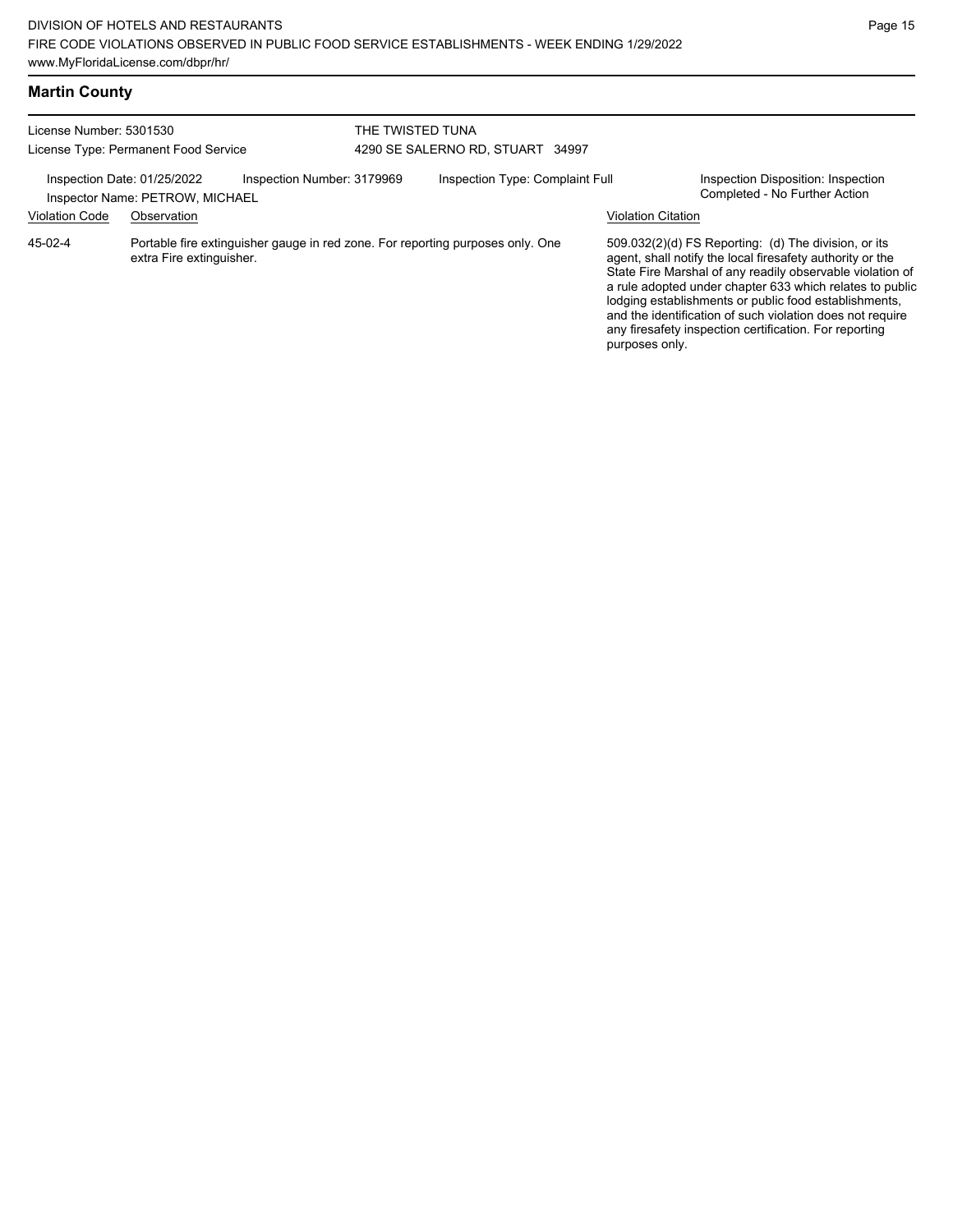| License Number: 5601795<br>License Type: Permanent Food Service<br>Inspection Number: 3151069<br>Inspection Date: 01/25/2022<br>Inspector Name: ADAMSON, ROBERT |                                                                                                                                                    |  | CHICKEN N THE EGG<br>348 MIRACLE STRIP PKWY, FT WALTON BCH 325485200 |                                 |                           |                                                                                                                                                                                                                                                                                                                                                                  |  |
|-----------------------------------------------------------------------------------------------------------------------------------------------------------------|----------------------------------------------------------------------------------------------------------------------------------------------------|--|----------------------------------------------------------------------|---------------------------------|---------------------------|------------------------------------------------------------------------------------------------------------------------------------------------------------------------------------------------------------------------------------------------------------------------------------------------------------------------------------------------------------------|--|
|                                                                                                                                                                 |                                                                                                                                                    |  |                                                                      | Inspection Type: Routine - Food |                           | Inspection Disposition: Inspection<br>Completed - No Further Action                                                                                                                                                                                                                                                                                              |  |
| <b>Violation Code</b>                                                                                                                                           | Observation                                                                                                                                        |  |                                                                      |                                 | <b>Violation Citation</b> |                                                                                                                                                                                                                                                                                                                                                                  |  |
| 47-03-4                                                                                                                                                         | Observed exposed electrical wiring due to cover missing next to hand washing<br>sink between prep line and cook line. For reporting purposes only. |  |                                                                      |                                 |                           | 509.032(2)(d) FS Reporting: (d) The division, or its<br>agent, shall notify the local firesafety authority or the<br>State Fire Marshal of any readily observable violation of<br>a rule adopted under chapter 633 which relates to public<br>lodging establishments or public food establishments,<br>and the identification of such violation does not require |  |

any firesafety inspection certification. For reporting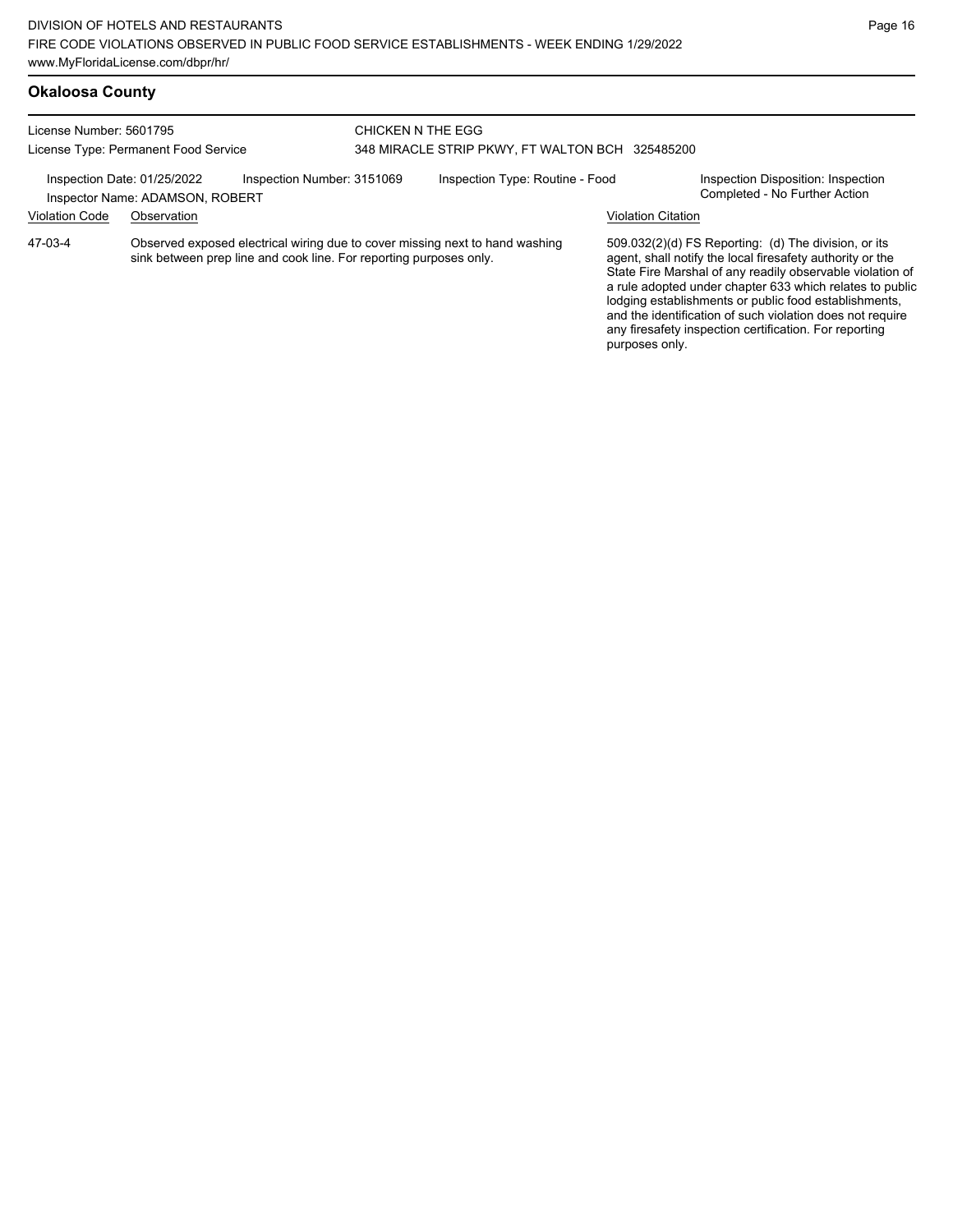# **Orange County**

| License Number: 5814057<br>License Type: Permanent Food Service                                                                                                       |                                      |                                               | SAISEI KITCHEN AND BAR<br>100 S EOLA DR UNIT 104, ORLANDO 32801 |                                                                                     |                                                                                                                                                                                                                                                                                                                                                                  |                                                                                                                                                                                                                                                                                                                                                                                                                            |  |
|-----------------------------------------------------------------------------------------------------------------------------------------------------------------------|--------------------------------------|-----------------------------------------------|-----------------------------------------------------------------|-------------------------------------------------------------------------------------|------------------------------------------------------------------------------------------------------------------------------------------------------------------------------------------------------------------------------------------------------------------------------------------------------------------------------------------------------------------|----------------------------------------------------------------------------------------------------------------------------------------------------------------------------------------------------------------------------------------------------------------------------------------------------------------------------------------------------------------------------------------------------------------------------|--|
| Inspection Date: 01/25/2022<br>Inspection Number: 3097300<br>Inspector Name: PLEICONES, KIM                                                                           |                                      |                                               | Inspection Type: Routine - Food                                 |                                                                                     | Inspection Disposition: Administrative<br>complaint recommended                                                                                                                                                                                                                                                                                                  |                                                                                                                                                                                                                                                                                                                                                                                                                            |  |
| <b>Violation Code</b>                                                                                                                                                 | Observation                          |                                               |                                                                 |                                                                                     | <b>Violation Citation</b>                                                                                                                                                                                                                                                                                                                                        |                                                                                                                                                                                                                                                                                                                                                                                                                            |  |
| 48-04-4                                                                                                                                                               | 1 tank by kitchen exit door          | of the building. For reporting purposes only. |                                                                 | Propane tank (larger than 2.7 lb. water capacity/1 lb. gas capacity) located inside | purposes only.                                                                                                                                                                                                                                                                                                                                                   | 509.032(2)(d) FS Reporting: (d) The division, or its<br>agent, shall notify the local firesafety authority or the<br>State Fire Marshal of any readily observable violation of<br>a rule adopted under chapter 633 which relates to public<br>lodging establishments or public food establishments,<br>and the identification of such violation does not require<br>any firesafety inspection certification. For reporting |  |
| License Number: 5810922                                                                                                                                               |                                      |                                               |                                                                 | <b>CRACKER BARREL #499</b>                                                          |                                                                                                                                                                                                                                                                                                                                                                  |                                                                                                                                                                                                                                                                                                                                                                                                                            |  |
|                                                                                                                                                                       | License Type: Permanent Food Service |                                               | 13300 S ORANGE BLOSSOM TRL, ORLANDO 32837                       |                                                                                     |                                                                                                                                                                                                                                                                                                                                                                  |                                                                                                                                                                                                                                                                                                                                                                                                                            |  |
| Inspection Date: 01/24/2022<br>Inspection Number: 3152229<br>Inspector Name: ALVIS, DAVID                                                                             |                                      |                                               | Inspection Type: Routine - Food                                 |                                                                                     |                                                                                                                                                                                                                                                                                                                                                                  | Inspection Disposition: Inspection<br>Completed - No Further Action                                                                                                                                                                                                                                                                                                                                                        |  |
| <b>Violation Code</b><br>Observation                                                                                                                                  |                                      |                                               |                                                                 |                                                                                     | <b>Violation Citation</b>                                                                                                                                                                                                                                                                                                                                        |                                                                                                                                                                                                                                                                                                                                                                                                                            |  |
| 46-01-4<br>Marked exit/path to marked exit blocked. For reporting purposes only.<br>- trash stored in front of door<br>- operator removed trash **Corrected On-Site** |                                      |                                               |                                                                 |                                                                                     | 509.032(2)(d) FS Reporting: (d) The division, or its<br>agent, shall notify the local firesafety authority or the<br>State Fire Marshal of any readily observable violation of<br>a rule adopted under chapter 633 which relates to public<br>lodging establishments or public food establishments,<br>and the identification of such violation does not require |                                                                                                                                                                                                                                                                                                                                                                                                                            |  |

any firesafety inspection certification. For reporting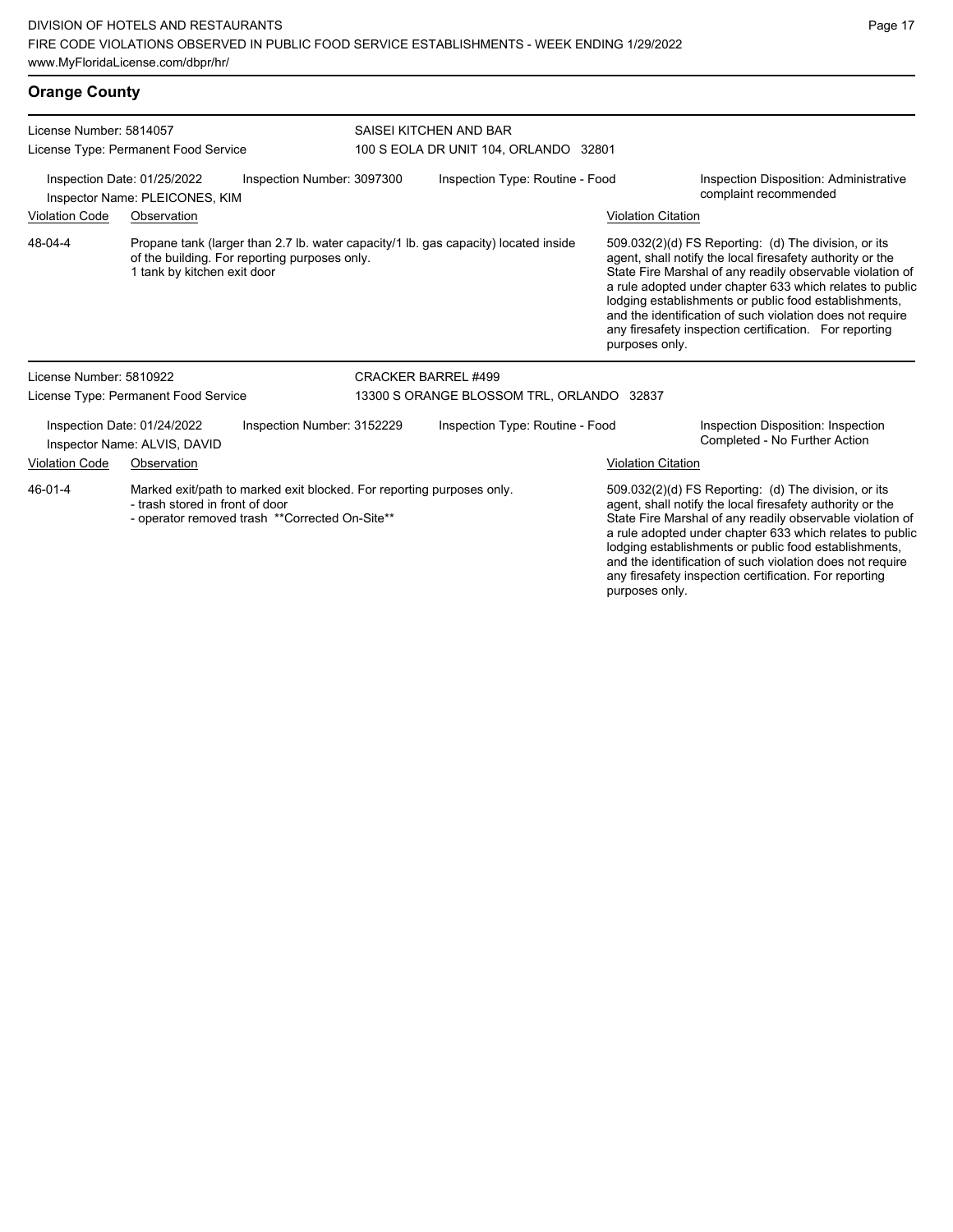## **Palm Beach County**

| License Number: 6020870              |                                                                                                                                                                                                                                     |                                    | FURIN SUSHI AND THAI                                                                |                           |                                                                                                                                                                                                                                                                                                                                                                                                                                                                                                          |  |  |  |
|--------------------------------------|-------------------------------------------------------------------------------------------------------------------------------------------------------------------------------------------------------------------------------------|------------------------------------|-------------------------------------------------------------------------------------|---------------------------|----------------------------------------------------------------------------------------------------------------------------------------------------------------------------------------------------------------------------------------------------------------------------------------------------------------------------------------------------------------------------------------------------------------------------------------------------------------------------------------------------------|--|--|--|
| License Type: Permanent Food Service |                                                                                                                                                                                                                                     |                                    | 4801 LINTON BLVD STE B-2, DELRAY BEACH 33445                                        |                           |                                                                                                                                                                                                                                                                                                                                                                                                                                                                                                          |  |  |  |
|                                      | Inspection Date: 01/25/2022<br>Inspection Number: 3166207<br>Inspector Name: GOODWIN, NICHOLAS                                                                                                                                      |                                    | Inspection Type: Routine - Food                                                     |                           | Inspection Disposition: Inspection<br>Completed - No Further Action                                                                                                                                                                                                                                                                                                                                                                                                                                      |  |  |  |
| <b>Violation Code</b>                | Observation                                                                                                                                                                                                                         |                                    |                                                                                     | <b>Violation Citation</b> |                                                                                                                                                                                                                                                                                                                                                                                                                                                                                                          |  |  |  |
| 48-04-4                              | of the building. For reporting purposes only. Operator removed **Corrected<br>On-Site**                                                                                                                                             |                                    | Propane tank (larger than 2.7 lb. water capacity/1 lb. gas capacity) located inside |                           | 509.032(2)(d) FS Reporting: (d) The division, or its<br>agent, shall notify the local firesafety authority or the<br>State Fire Marshal of any readily observable violation of<br>a rule adopted under chapter 633 which relates to public<br>lodging establishments or public food establishments,<br>and the identification of such violation does not require<br>any firesafety inspection certification. For reporting<br>purposes only.                                                             |  |  |  |
| License Number: 6010474              |                                                                                                                                                                                                                                     |                                    | <b>WENDY'S OLD FASHION HAMBURGERS</b>                                               |                           |                                                                                                                                                                                                                                                                                                                                                                                                                                                                                                          |  |  |  |
|                                      | License Type: Permanent Food Service                                                                                                                                                                                                |                                    | 4950 LINTON BLVD, DELRAY BEACH 33445-6647                                           |                           |                                                                                                                                                                                                                                                                                                                                                                                                                                                                                                          |  |  |  |
|                                      | Inspection Date: 01/25/2022<br>Inspection Number: 3142824<br>Inspector Name: GOODWIN, NICHOLAS                                                                                                                                      |                                    | Inspection Type: Routine - Food                                                     |                           | Inspection Disposition: Inspection<br>Completed - No Further Action                                                                                                                                                                                                                                                                                                                                                                                                                                      |  |  |  |
| <b>Violation Code</b>                | Observation                                                                                                                                                                                                                         |                                    |                                                                                     | <b>Violation Citation</b> |                                                                                                                                                                                                                                                                                                                                                                                                                                                                                                          |  |  |  |
| 45-05-4                              | Portable fire extinguisher missing from its designated location. For reporting<br>purposes only. Operator replaced ** Corrected On-Site**                                                                                           |                                    |                                                                                     | purposes only.            | 509.032(2)(d) FS Reporting: (d) The division, or its<br>agent, shall notify the local firesafety authority or the<br>State Fire Marshal of any readily observable violation of<br>a rule adopted under chapter 633 which relates to public<br>lodging establishments or public food establishments,<br>and the identification of such violation does not require<br>any firesafety inspection certification. For reporting                                                                               |  |  |  |
| License Number: 6020537              |                                                                                                                                                                                                                                     | <b>CASA MIA</b>                    |                                                                                     |                           |                                                                                                                                                                                                                                                                                                                                                                                                                                                                                                          |  |  |  |
|                                      | License Type: Permanent Food Service                                                                                                                                                                                                | 337 E INDIANTOWN RD, JUPITER 33477 |                                                                                     |                           |                                                                                                                                                                                                                                                                                                                                                                                                                                                                                                          |  |  |  |
|                                      | Inspection Date: 01/26/2022<br>Inspection Number: 3150252<br>Inspector Name: ROTONDI, VICTOR                                                                                                                                        |                                    | Inspection Type: Routine - Food                                                     |                           | Inspection Disposition: Inspection<br>Completed - No Further Action                                                                                                                                                                                                                                                                                                                                                                                                                                      |  |  |  |
| <b>Violation Code</b>                | Observation                                                                                                                                                                                                                         |                                    |                                                                                     | <b>Violation Citation</b> |                                                                                                                                                                                                                                                                                                                                                                                                                                                                                                          |  |  |  |
| 48-04-4                              | Propane tank (larger than 2.7 lb. water capacity/1 lb. gas capacity) located inside<br>of the building. For reporting purposes only. Kitchen/corrective action<br>taken/operator stored LP gas tank outside. ** Corrected On-Site** |                                    |                                                                                     | purposes only.            | 509.032(2)(d) FS Reporting: (d) The division, or its<br>agent, shall notify the local firesafety authority or the<br>State Fire Marshal of any readily observable violation of<br>a rule adopted under chapter 633 which relates to public<br>lodging establishments or public food establishments,<br>and the identification of such violation does not require<br>any firesafety inspection certification. For reporting                                                                               |  |  |  |
| License Number: 6022422              |                                                                                                                                                                                                                                     | SALVO'S                            |                                                                                     |                           |                                                                                                                                                                                                                                                                                                                                                                                                                                                                                                          |  |  |  |
|                                      | License Type: Permanent Food Service                                                                                                                                                                                                |                                    | 33 SE 3 AVE UNIT 17, DELRAY BEACH 33483                                             |                           |                                                                                                                                                                                                                                                                                                                                                                                                                                                                                                          |  |  |  |
|                                      | Inspection Date: 01/26/2022<br>Inspection Number: 3176697<br>Inspector Name: GOODWIN, NICHOLAS                                                                                                                                      |                                    | Inspection Type: Routine - Food                                                     |                           | Inspection Disposition: Inspection<br>Completed - No Further Action                                                                                                                                                                                                                                                                                                                                                                                                                                      |  |  |  |
| <b>Violation Code</b>                | Observation                                                                                                                                                                                                                         |                                    |                                                                                     | <b>Violation Citation</b> |                                                                                                                                                                                                                                                                                                                                                                                                                                                                                                          |  |  |  |
| 48-01-5                              | No current insurance inspector boiler report or boiler certificate available for boiler.<br>For reporting purposes only.                                                                                                            |                                    |                                                                                     |                           | 61C-1.004(10) FAC Reporting: (10) Heating and<br>ventilation - The heating and ventilation system shall be<br>kept in good repair or be installed to maintain a<br>minimum of 68 degrees Fahrenheit throughout the<br>building. The insurance inspectors boiler report is<br>required annually for power boilers and high<br>pressure/high temperature boilers and biannually for low<br>pressure steam or vapor heating boilers and shall be<br>posted in the boiler room. For reporting purposes only. |  |  |  |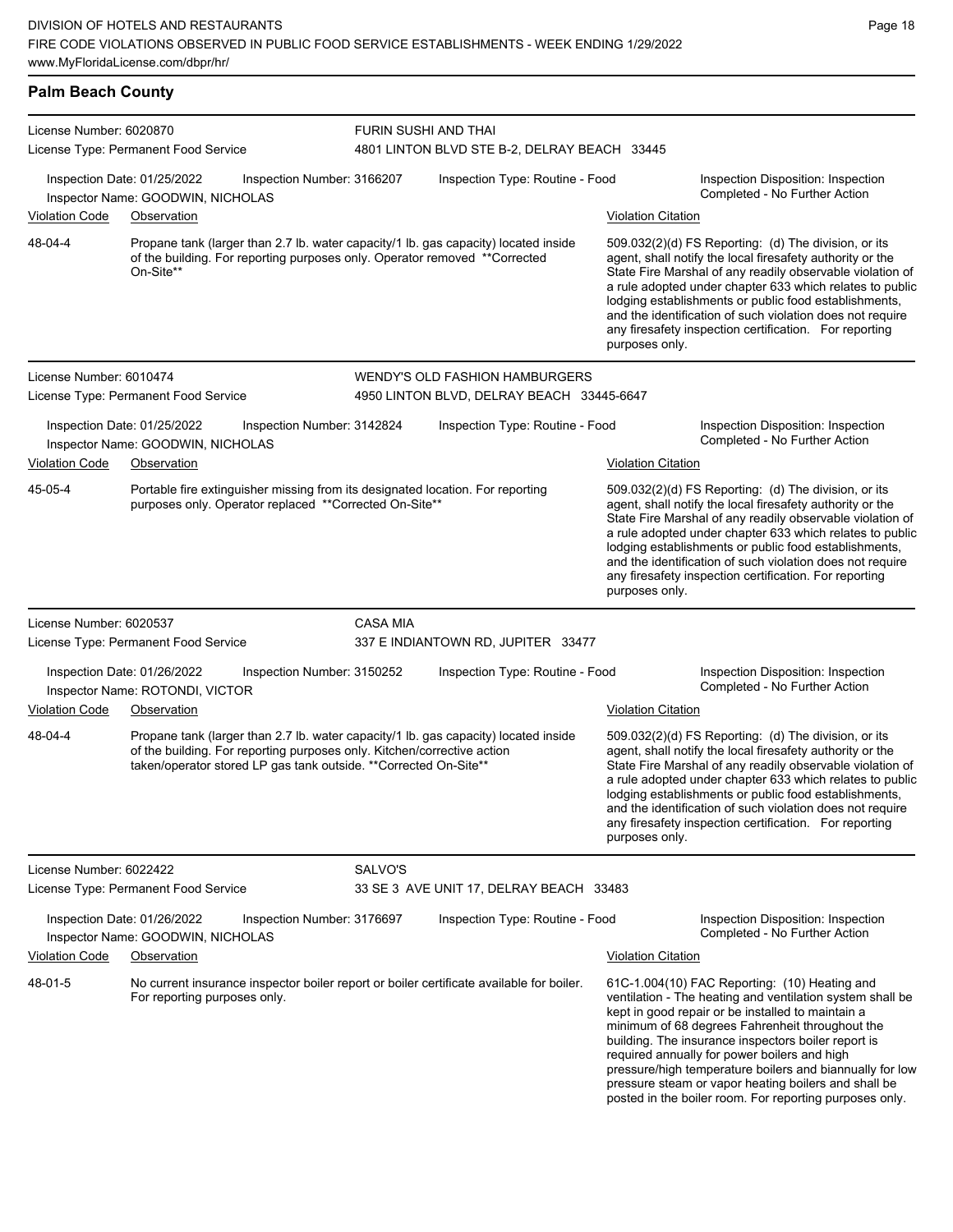any firesafety inspection certification. For reporting

| <b>Pinellas County</b>                                                                                                                                          |                                      |  |                                                                                   |                                                                                                                                                                                                                                                                                                                                                                  |  |                                           |                                                                                                                                                                                                                                                                                                                                                                                                                            |  |
|-----------------------------------------------------------------------------------------------------------------------------------------------------------------|--------------------------------------|--|-----------------------------------------------------------------------------------|------------------------------------------------------------------------------------------------------------------------------------------------------------------------------------------------------------------------------------------------------------------------------------------------------------------------------------------------------------------|--|-------------------------------------------|----------------------------------------------------------------------------------------------------------------------------------------------------------------------------------------------------------------------------------------------------------------------------------------------------------------------------------------------------------------------------------------------------------------------------|--|
| License Number: 6216008<br>License Type: Permanent Food Service<br>Inspection Date: 01/26/2022<br>Inspection Number: 3091513<br>Inspector Name: BENEDICT, TRACY |                                      |  | DON'S TACO AUTHENTIC MEXICAN RESTAURANT<br>672 E TARPON AVE, TARPON SPRINGS 34689 |                                                                                                                                                                                                                                                                                                                                                                  |  |                                           |                                                                                                                                                                                                                                                                                                                                                                                                                            |  |
|                                                                                                                                                                 |                                      |  | Inspection Type: Routine - Food                                                   |                                                                                                                                                                                                                                                                                                                                                                  |  | Inspection Disposition: Warning<br>Issued |                                                                                                                                                                                                                                                                                                                                                                                                                            |  |
| <b>Violation Code</b><br>Observation                                                                                                                            |                                      |  |                                                                                   |                                                                                                                                                                                                                                                                                                                                                                  |  | <b>Violation Citation</b>                 |                                                                                                                                                                                                                                                                                                                                                                                                                            |  |
| 45-02-4                                                                                                                                                         | In kitchen                           |  |                                                                                   | Portable fire extinguisher gauge in red zone. For reporting purposes only.<br>purposes only.                                                                                                                                                                                                                                                                     |  |                                           | 509.032(2)(d) FS Reporting: (d) The division, or its<br>agent, shall notify the local firesafety authority or the<br>State Fire Marshal of any readily observable violation of<br>a rule adopted under chapter 633 which relates to public<br>lodging establishments or public food establishments,<br>and the identification of such violation does not require<br>any firesafety inspection certification. For reporting |  |
| License Number: 6217434                                                                                                                                         |                                      |  |                                                                                   | <b>FUSION STREET EATERY LLC</b>                                                                                                                                                                                                                                                                                                                                  |  |                                           |                                                                                                                                                                                                                                                                                                                                                                                                                            |  |
|                                                                                                                                                                 | License Type: Permanent Food Service |  |                                                                                   | 422 PATRICIA AVE, DUNEDIN 34698                                                                                                                                                                                                                                                                                                                                  |  |                                           |                                                                                                                                                                                                                                                                                                                                                                                                                            |  |
| Inspection Number: 3092221<br>Inspection Date: 01/27/2022<br>Inspector Name: MOULDER, BRITTANY                                                                  |                                      |  |                                                                                   | Inspection Type: Routine - Food                                                                                                                                                                                                                                                                                                                                  |  |                                           | Inspection Disposition: Inspection<br>Completed - No Further Action                                                                                                                                                                                                                                                                                                                                                        |  |
| <b>Violation Code</b>                                                                                                                                           | Observation                          |  |                                                                                   |                                                                                                                                                                                                                                                                                                                                                                  |  | <b>Violation Citation</b>                 |                                                                                                                                                                                                                                                                                                                                                                                                                            |  |
| 46-01-4<br>Marked exit/path to marked exit blocked. For reporting purposes only.<br>Observed back door blocked by reachin freezer                               |                                      |  |                                                                                   | 509.032(2)(d) FS Reporting: (d) The division, or its<br>agent, shall notify the local firesafety authority or the<br>State Fire Marshal of any readily observable violation of<br>a rule adopted under chapter 633 which relates to public<br>lodging establishments or public food establishments,<br>and the identification of such violation does not require |  |                                           |                                                                                                                                                                                                                                                                                                                                                                                                                            |  |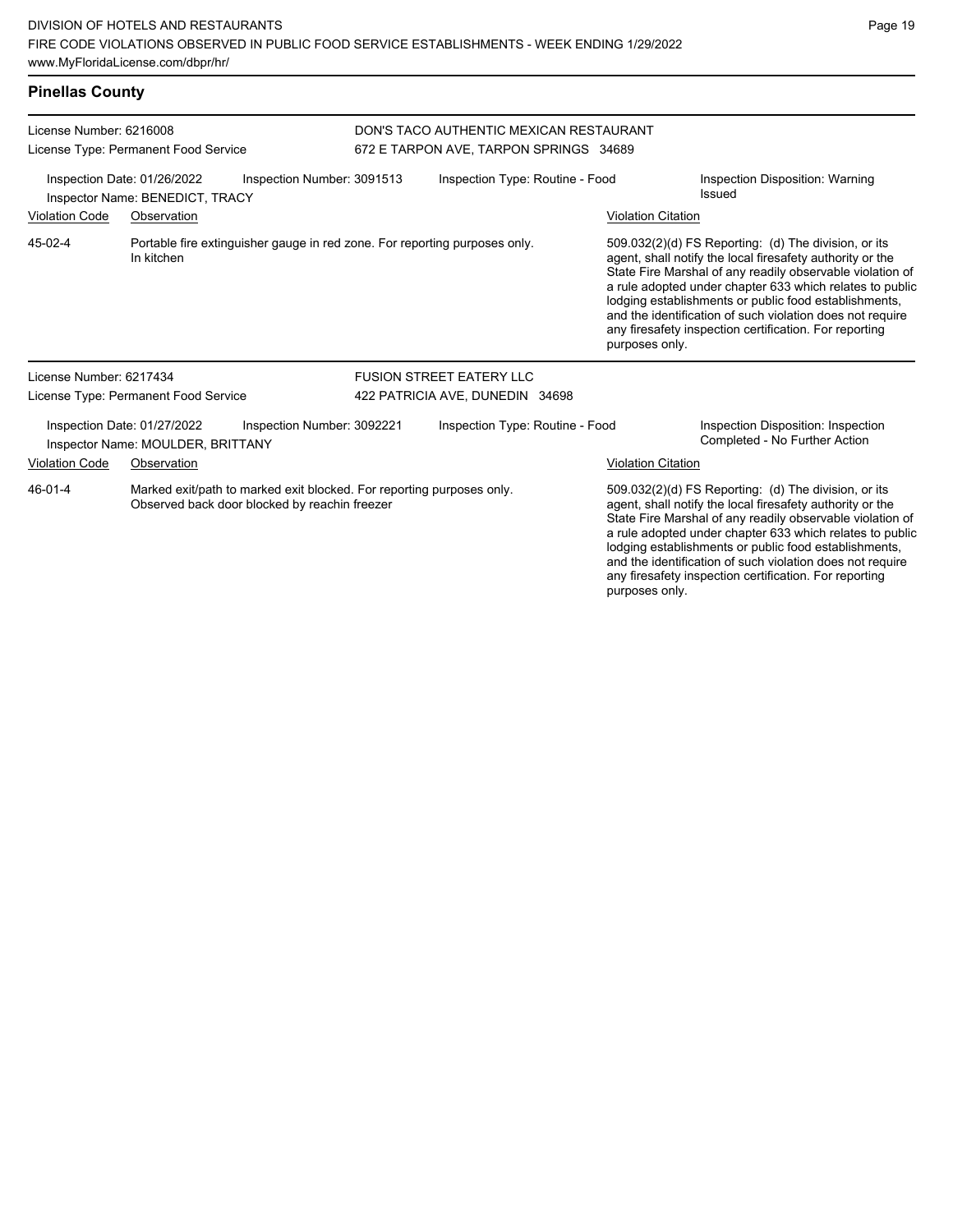### License Number: 6800060 License Type: Permanent Food Service SANDCASTLE RESTAURANT 1540 BEN FRANKLIN DR, SARASOTA 34236 Inspection Date: 01/27/2022 Inspection Number: 3151259 Inspection Type: Routine - Food Inspection Disposition: Inspection<br>Inspector Name: MCKFON\_MICHAFI Inspector Name: MCKEON, MICHAEL Violation Code Observation Violation Citation Observed electrical wiring in disrepair. For reporting purposes only. Exposed wiring under the heating unit on the cook line server side. 509.032(2)(d) FS Reporting: (d) The division, or its agent, shall notify the local firesafety authority or the State Fire Marshal of any readily observable violation of a rule adopted under chapter 633 which relates to public lodging establishments or public food establishments, and the identification of such violation does not require 47-03-4

any firesafety inspection certification. For reporting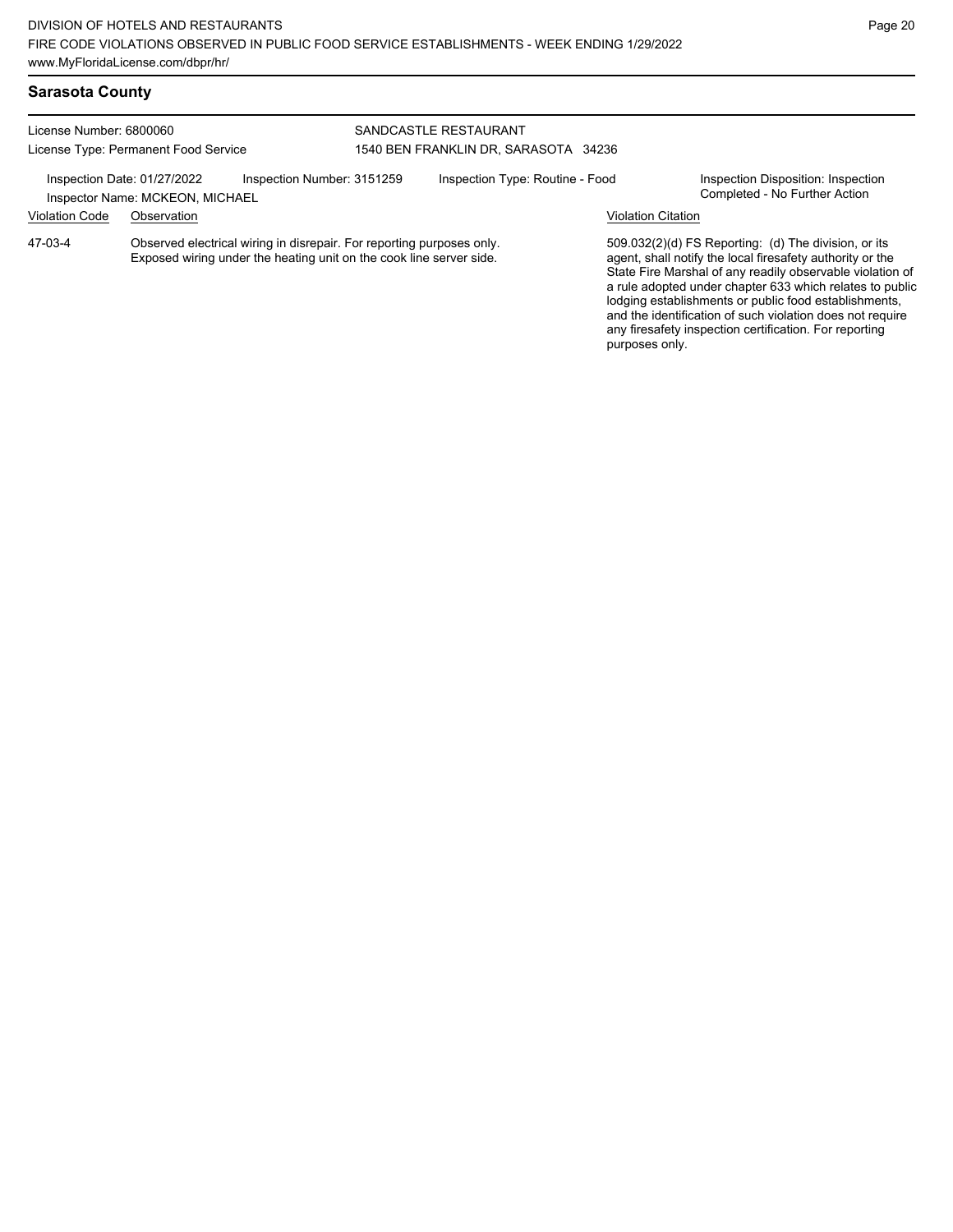## **Seminole County**

License Number: 6904918

## BREAKFAST CLUB OF CASSELBERRY 3385 SOUTH HIGHWAY 17-92 SUITE 189, CASSELBERRY 32707

Inspection Date: 01/24/2022 Inspection Number: 3146246 Inspection Type: Routine - Food Inspection Disposition: Warning

Inspector Name: GUTTERMAN, KENNETH

Violation Code Observation Violation Citation

License Type: Permanent Food Service

Use of cooking equipment producing grease laden vapors/smoke with no hood suppression system installed. Notified Fire AHJ. For reporting purposes only. New stove top oven installed 2 burner are extended beyond hood system 45-04-4

509.032(2)(d) FS Reporting: (d) The division, or its agent, shall notify the local firesafety authority or the State Fire Marshal of any readily observable violation of a rule adopted under chapter 633 which relates to public lodging establishments or public food establishments, and the identification of such violation does not require any firesafety inspection certification. For reporting purposes only.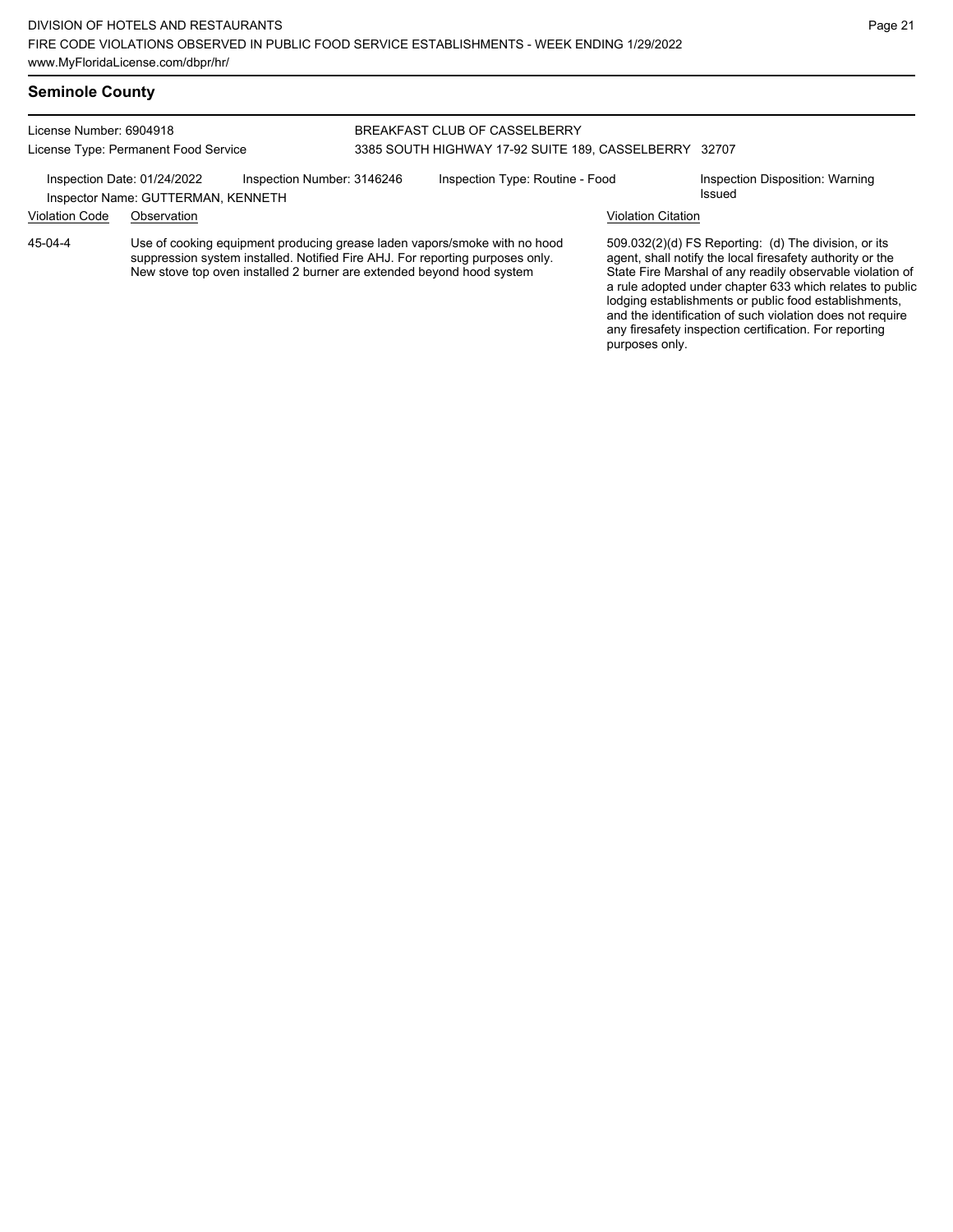| <b>St. Johns County</b>                                                                                                                                    |                                                                                                                                                                                                |  |                                                                     |                                  |                                                                                                                                                                                                                                                                                                                                                                                                                                              |                                           |  |  |
|------------------------------------------------------------------------------------------------------------------------------------------------------------|------------------------------------------------------------------------------------------------------------------------------------------------------------------------------------------------|--|---------------------------------------------------------------------|----------------------------------|----------------------------------------------------------------------------------------------------------------------------------------------------------------------------------------------------------------------------------------------------------------------------------------------------------------------------------------------------------------------------------------------------------------------------------------------|-------------------------------------------|--|--|
| License Number: 6501023<br>License Type: Permanent Food Service                                                                                            |                                                                                                                                                                                                |  | <b>PURPLE OLIVE</b><br>4255 A1A SOUTH UNIT 6, SAINT AUGUSTINE 32080 |                                  |                                                                                                                                                                                                                                                                                                                                                                                                                                              |                                           |  |  |
|                                                                                                                                                            |                                                                                                                                                                                                |  |                                                                     |                                  |                                                                                                                                                                                                                                                                                                                                                                                                                                              |                                           |  |  |
| <b>Violation Code</b><br>Observation                                                                                                                       |                                                                                                                                                                                                |  |                                                                     |                                  | <b>Violation Citation</b>                                                                                                                                                                                                                                                                                                                                                                                                                    |                                           |  |  |
| 45-04-4                                                                                                                                                    | Use of cooking equipment producing grease laden vapors/smoke with no hood<br>suppression system installed. For reporting purposes only.<br>Table top fryer in use opposite from cookline hood. |  |                                                                     |                                  | 509.032(2)(d) FS Reporting: (d) The division, or its<br>agent, shall notify the local firesafety authority or the<br>State Fire Marshal of any readily observable violation of<br>a rule adopted under chapter 633 which relates to public<br>lodging establishments or public food establishments,<br>and the identification of such violation does not require<br>any firesafety inspection certification. For reporting<br>purposes only. |                                           |  |  |
| License Number: 6501740                                                                                                                                    |                                                                                                                                                                                                |  | <b>BURGER KING</b>                                                  |                                  |                                                                                                                                                                                                                                                                                                                                                                                                                                              |                                           |  |  |
|                                                                                                                                                            | License Type: Permanent Food Service                                                                                                                                                           |  |                                                                     | 141 GATEWAY CIR, ST. JOHNS 32259 |                                                                                                                                                                                                                                                                                                                                                                                                                                              |                                           |  |  |
| Inspection Date: 01/27/2022<br>Inspection Number: 3180296<br>Inspector Name: GOSAI, MATT                                                                   |                                                                                                                                                                                                |  | Inspection Type: Complaint Full                                     |                                  |                                                                                                                                                                                                                                                                                                                                                                                                                                              | Inspection Disposition: Warning<br>Issued |  |  |
| <b>Violation Code</b>                                                                                                                                      | Observation                                                                                                                                                                                    |  |                                                                     |                                  | <b>Violation Citation</b>                                                                                                                                                                                                                                                                                                                                                                                                                    |                                           |  |  |
| 45-02-4<br>Portable fire extinguisher gauge in red zone. For reporting purposes only.<br>Fire extinguisher in red zone. (low charge) Unit by rear kitchen. |                                                                                                                                                                                                |  |                                                                     |                                  | 509.032(2)(d) FS Reporting: (d) The division, or its<br>agent, shall notify the local firesafety authority or the                                                                                                                                                                                                                                                                                                                            |                                           |  |  |

State Fire Marshal of any readily observable violation of a rule adopted under chapter 633 which relates to public lodging establishments or public food establishments, and the identification of such violation does not require any firesafety inspection certification. For reporting purposes only.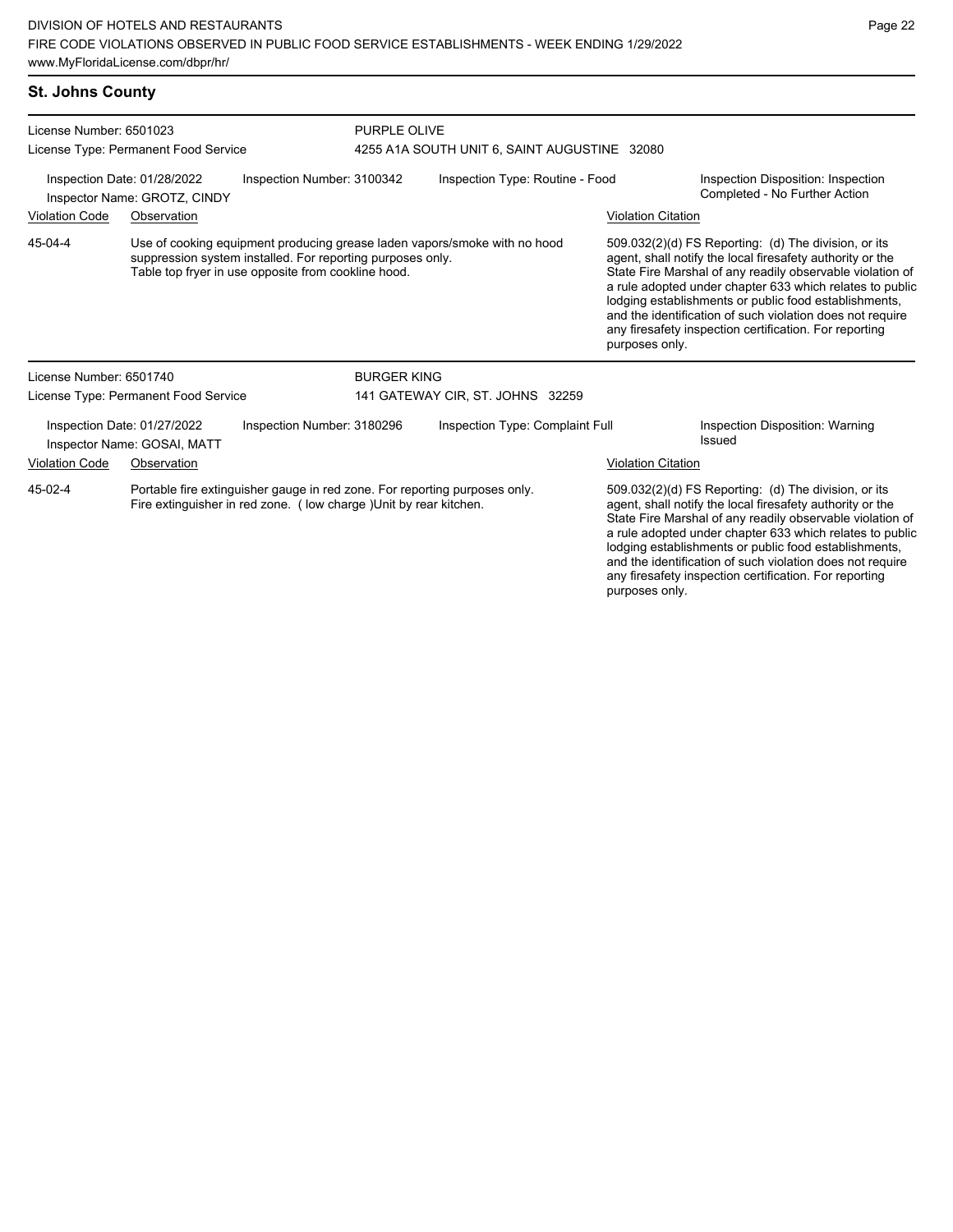## **St. Lucie County**

| License Number: 6650505<br>License Type: Mobile Food Dispensing Vehicle                      |                                                              |                                                                     | <b>HOT GIRLZ SOULFOOD</b> | 100 N KING HWY, VIN 6626, FORT PIERCE 34945  |                                                                                                                                                                                                                                                                                                                                                                  |                                                                                                                                                                                                                                                                                                                                                                                                                            |
|----------------------------------------------------------------------------------------------|--------------------------------------------------------------|---------------------------------------------------------------------|---------------------------|----------------------------------------------|------------------------------------------------------------------------------------------------------------------------------------------------------------------------------------------------------------------------------------------------------------------------------------------------------------------------------------------------------------------|----------------------------------------------------------------------------------------------------------------------------------------------------------------------------------------------------------------------------------------------------------------------------------------------------------------------------------------------------------------------------------------------------------------------------|
| Inspection Number: 1248014<br>Inspection Date: 01/25/2022<br>Inspector Name: HARROD, JESSICA |                                                              |                                                                     |                           | Inspection Type: Food-Licensing Inspection   |                                                                                                                                                                                                                                                                                                                                                                  | Inspection Disposition: Inspection<br>Completed - No Further Action                                                                                                                                                                                                                                                                                                                                                        |
| <b>Violation Code</b>                                                                        | Observation                                                  |                                                                     |                           |                                              | <b>Violation Citation</b>                                                                                                                                                                                                                                                                                                                                        |                                                                                                                                                                                                                                                                                                                                                                                                                            |
| 45-01-4                                                                                      |                                                              | No portable fire extinguisher present. For reporting purposes only. |                           |                                              | purposes only.                                                                                                                                                                                                                                                                                                                                                   | 509.032(2)(d) FS Reporting: (d) The division, or its<br>agent, shall notify the local firesafety authority or the<br>State Fire Marshal of any readily observable violation of<br>a rule adopted under chapter 633 which relates to public<br>lodging establishments or public food establishments,<br>and the identification of such violation does not require<br>any firesafety inspection certification. For reporting |
| License Number: 6602788                                                                      |                                                              |                                                                     |                           | HILTON GARDEN INN @ PGA VILLAGE              |                                                                                                                                                                                                                                                                                                                                                                  |                                                                                                                                                                                                                                                                                                                                                                                                                            |
|                                                                                              | License Type: Permanent Food Service                         |                                                                     |                           | 8540 COMMERCE CENTRE DR. PORT ST LUCIE 34986 |                                                                                                                                                                                                                                                                                                                                                                  |                                                                                                                                                                                                                                                                                                                                                                                                                            |
|                                                                                              | Inspection Date: 01/26/2022<br>Inspector Name: HYNES, MONICA | Inspection Number: 3147171                                          |                           | Inspection Type: Routine - Food              |                                                                                                                                                                                                                                                                                                                                                                  | Inspection Disposition: Inspection<br>Completed - No Further Action                                                                                                                                                                                                                                                                                                                                                        |
| <b>Violation Code</b>                                                                        | Observation                                                  |                                                                     |                           |                                              | <b>Violation Citation</b>                                                                                                                                                                                                                                                                                                                                        |                                                                                                                                                                                                                                                                                                                                                                                                                            |
| 45-02-4<br>Portable fire extinguisher gauge in red zone. For reporting purposes only.        |                                                              |                                                                     |                           |                                              | 509.032(2)(d) FS Reporting: (d) The division, or its<br>agent, shall notify the local firesafety authority or the<br>State Fire Marshal of any readily observable violation of<br>a rule adopted under chapter 633 which relates to public<br>lodging establishments or public food establishments,<br>and the identification of such violation does not require |                                                                                                                                                                                                                                                                                                                                                                                                                            |

any firesafety inspection certification. For reporting